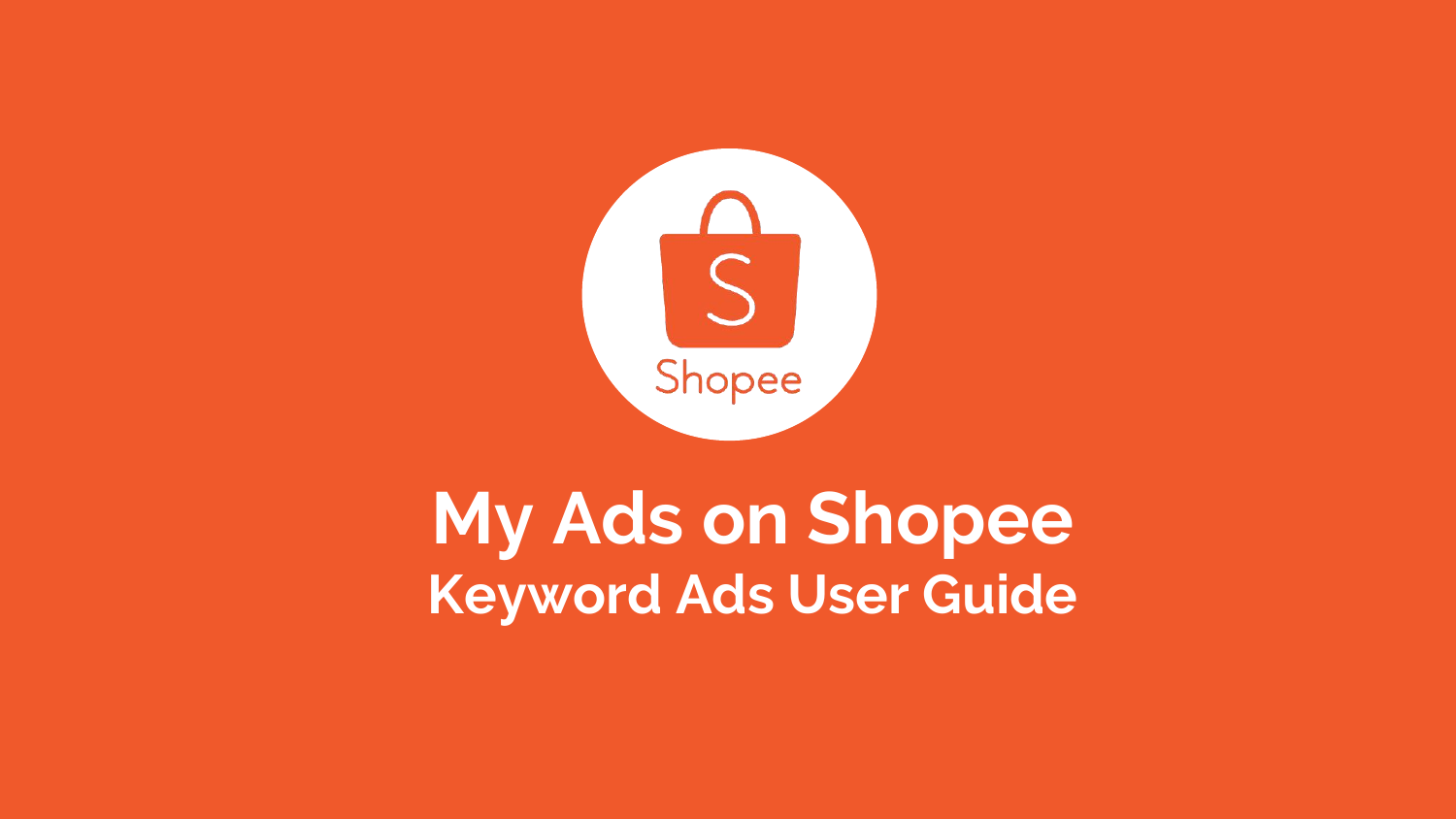# **Table of Contents Table of Contents**

|               | <b>CONTENT</b>                          | <b>PAGES</b> |
|---------------|-----------------------------------------|--------------|
| #             | What is My Ads                          | 3            |
| 1             | Setting up your first keyword promotion | $6 - 16$     |
|               | 2 Managing your keyword promotion       | $17 - 22$    |
| $\mathcal{S}$ | Reviewing your ad performance report    | $23 - 24$    |
|               | 4 Checking your billing records         | $25 - 26$    |
|               | 5 Topping up your ad account            | $27 - 30$    |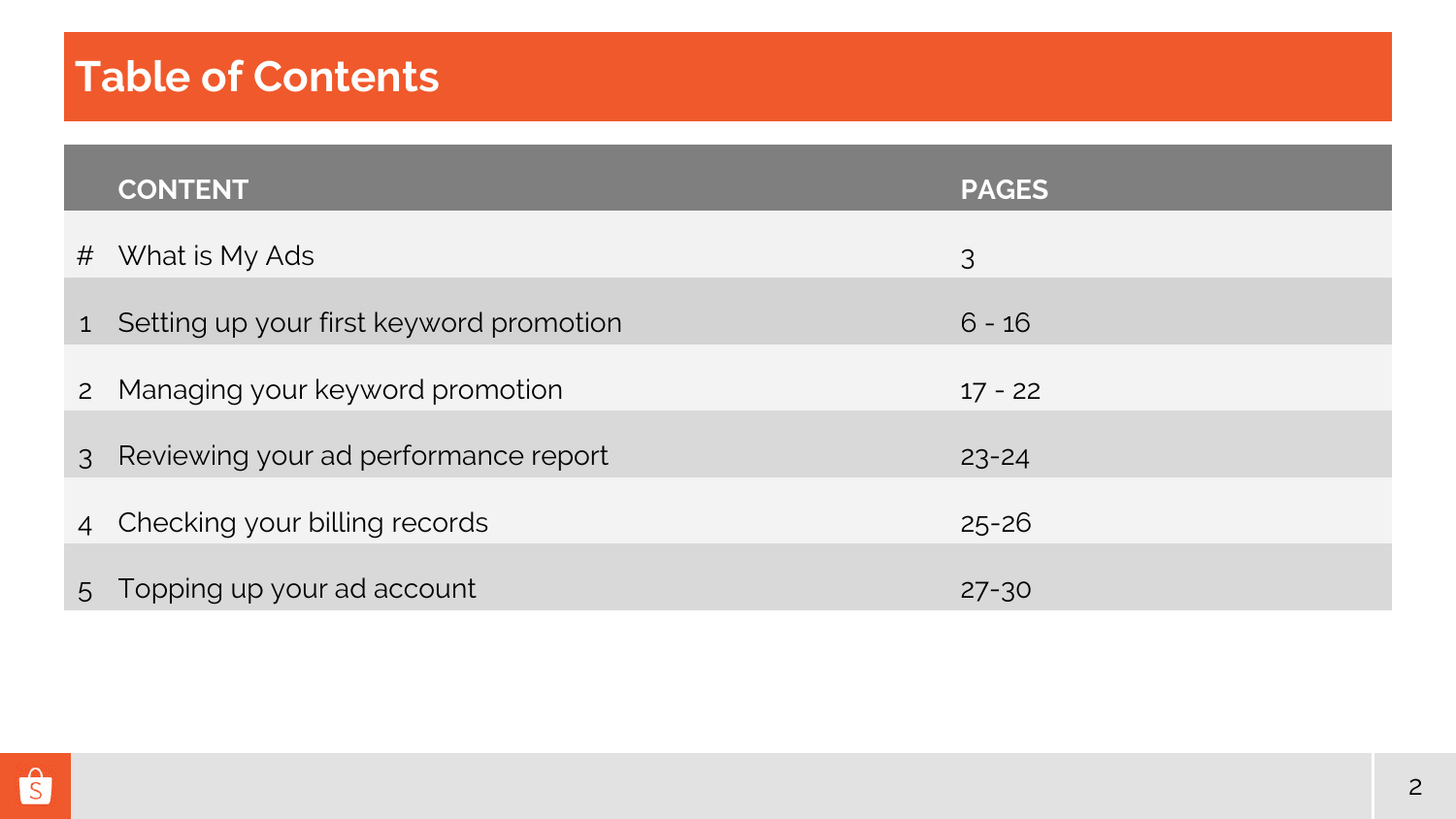# **What is My Ads?**

**My Ads** allows you to place advertisements within Shopee's app and web platforms to increase exposure for your product listings.

Set yourself up for success by learning how to get your first Shopee ad running!

Click through from Marketing Centre to find My Ads.

If you're new to My Ads, start with our short [introductory guide](http://myads.shopee.sg/) here.



# My Ads

Your product will be ranked higher in various attractive places. Promote your product with My Ads! Only charged when clicked! Learn more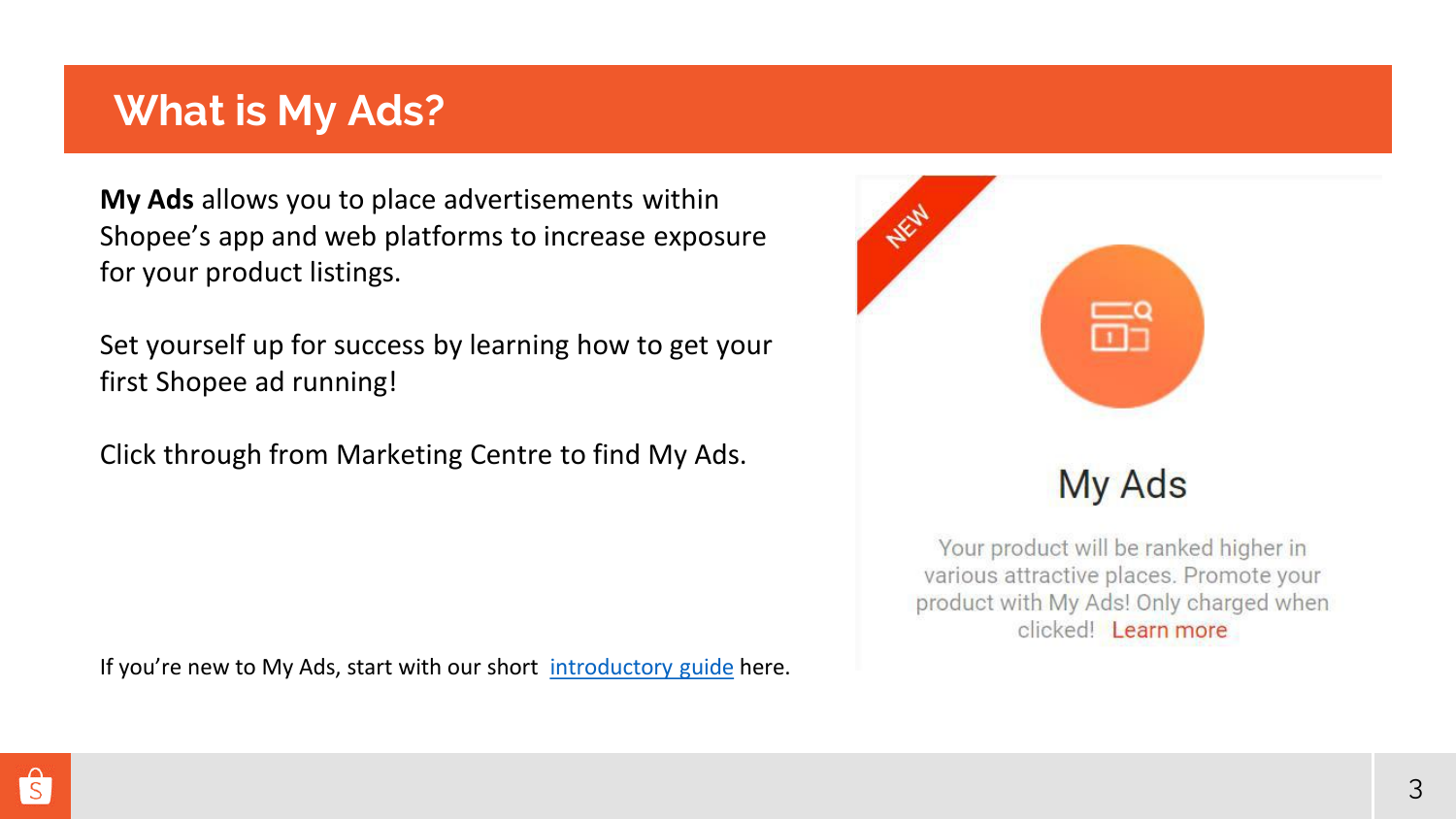# **Getting started with My Ads**

Learn all about the 4 key areas in your My Ads account.

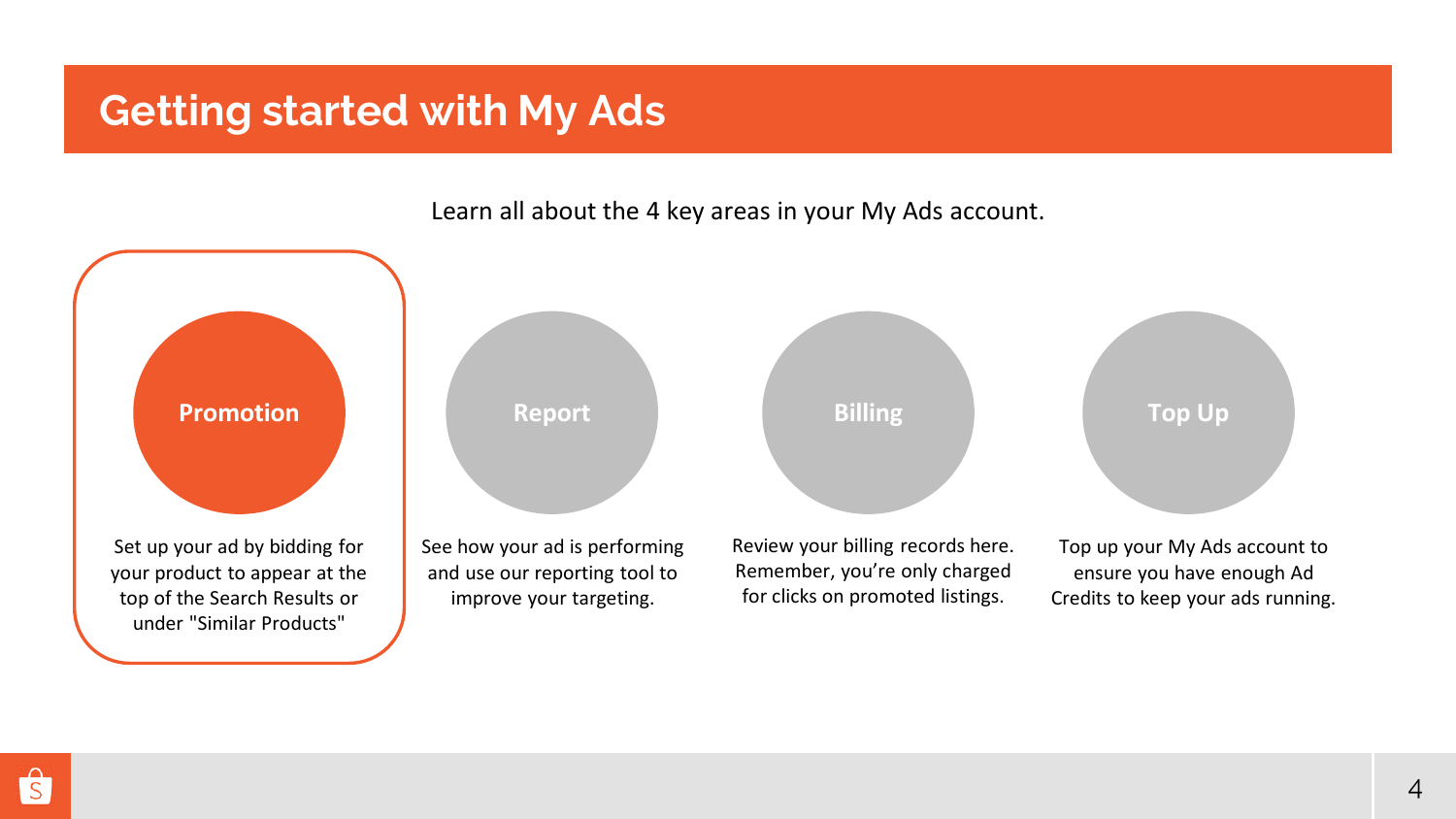# **Types of Promotion Ads**

## **Keyword Ads**

Bid for keywords - Your ad will be placed alongside products the user searches for on the site



## **Targeting Ads**

Bid for "Similar Products" feature - Your ad will be placed on the product detail page of products similar to yours.

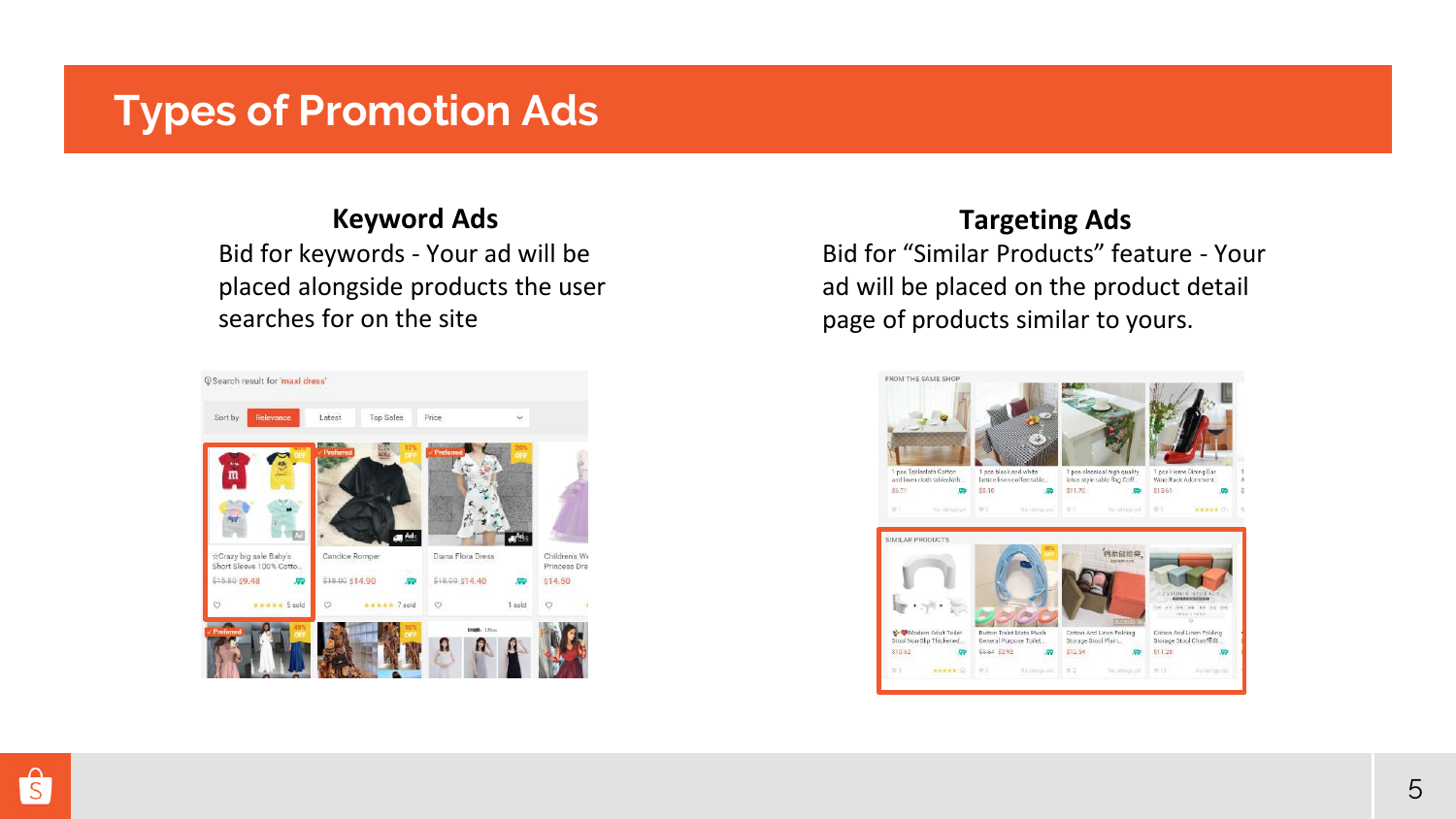# **Promotion: Keyword Ads**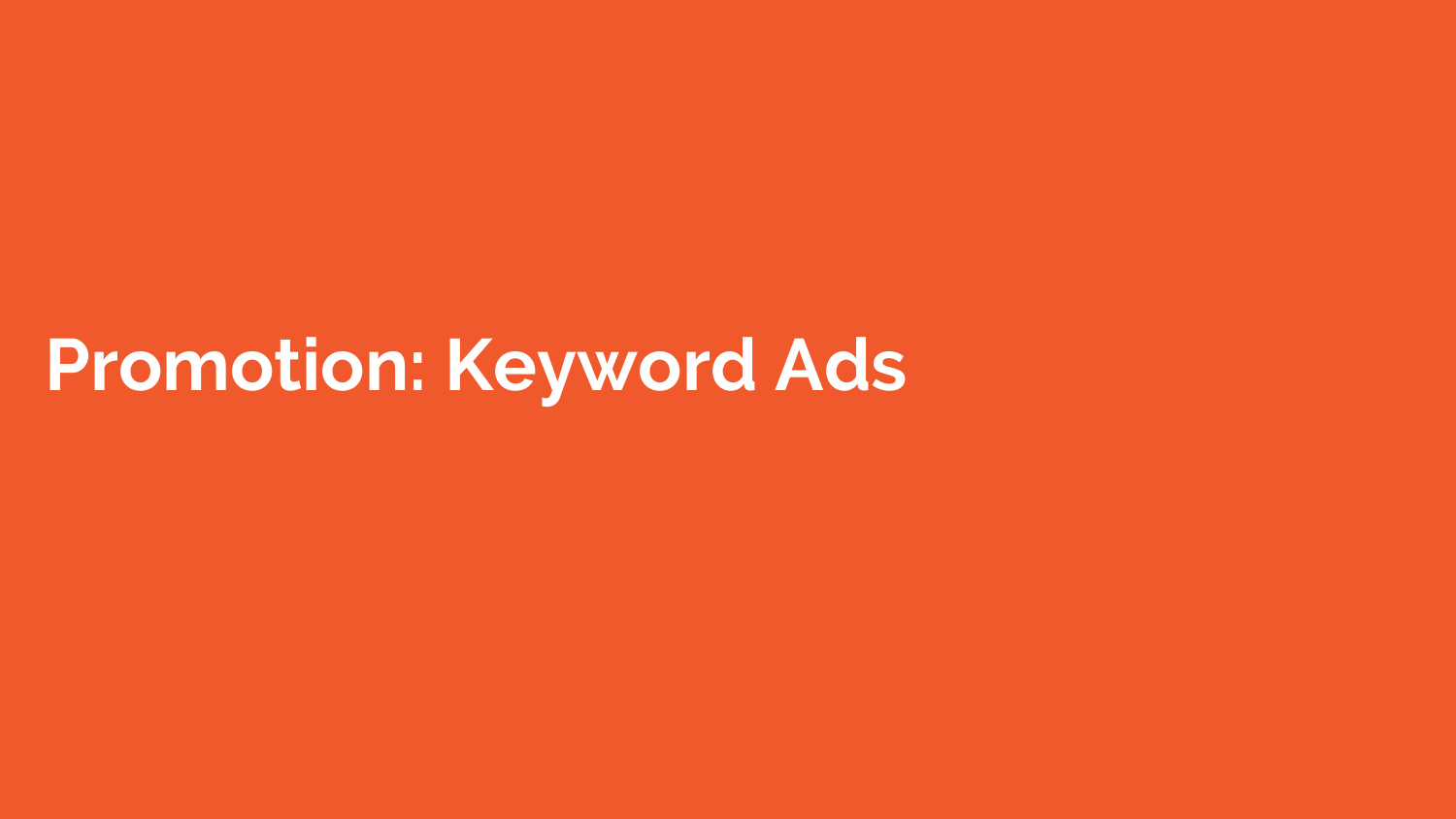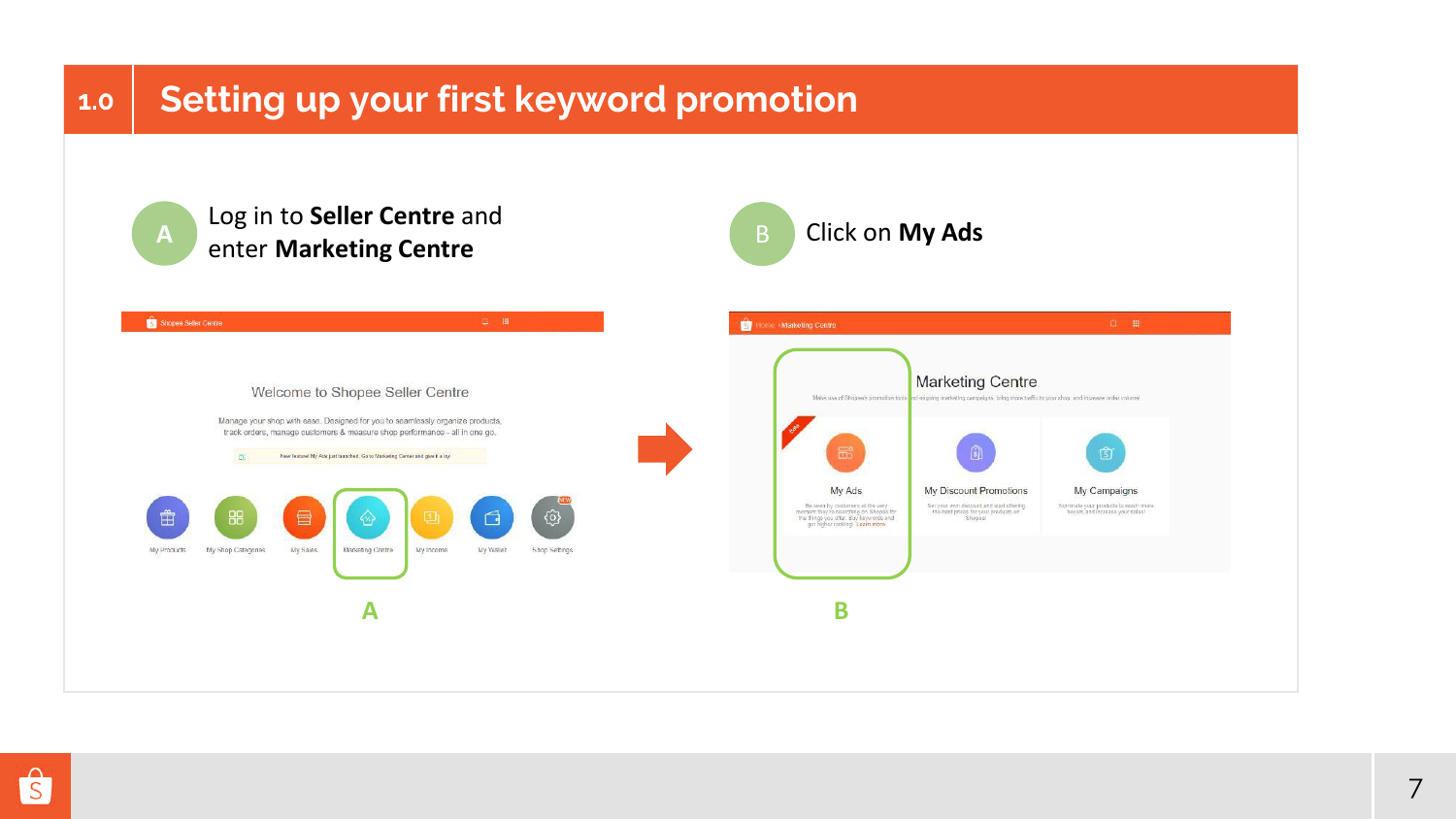# **1.1 Setting up your first keyword promotion**



# C Click on **Add Keyword Ads**



This is your **Promotion** tab where all your product promotions are displayed.

**Tip:** To get a quick overview of all your Scheduled, Ongoing or Completed promotions, use the drop-down list to apply the appropriate filter.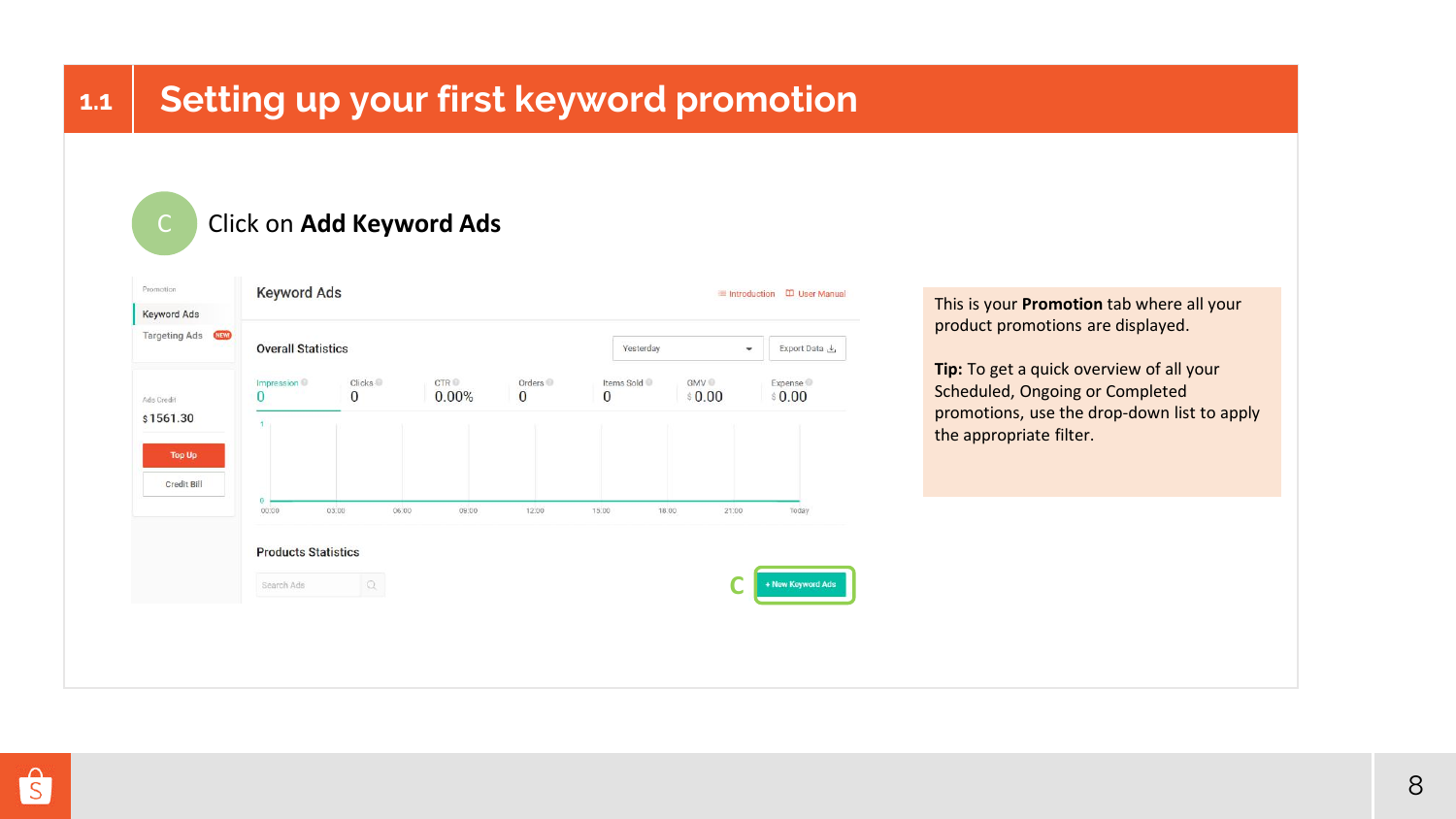### **Setting up your first keyword promotion 1.2**

| Ĝ                   | Home > Marketing Centre > Ads Portal > Select Product |                        |                          | 冊<br><b>△</b>            |
|---------------------|-------------------------------------------------------|------------------------|--------------------------|--------------------------|
| Go Back             |                                                       |                        |                          |                          |
| All products        | Search My Products                                    |                        | $\alpha$                 | Top Sales<br>$\vee$      |
| Browse by category  |                                                       |                        |                          |                          |
| Women's Clothing    | $\ddotmark$                                           | The product is out     |                          |                          |
| Toys, Kids & Babies | $\check{ }$                                           | of stock.              |                          |                          |
| Men's Clothing      | $\boldsymbol{\vee}$<br>RM20.00 - 50.00                | RM10.00<br>$-0.088338$ | Giornativers             | LIMITED TO 20 VANTS ONLY |
| Mobile & Gadget     | feddy bear<br>Cable<br>$\checkmark$                   |                        | teddy cute               | Test Product 482         |
|                     |                                                       | Prev<br>Next           | Go to page 1             |                          |
|                     |                                                       |                        | 0 of 1 products selected | <b>Next Step</b>         |
|                     |                                                       |                        |                          |                          |
|                     |                                                       |                        |                          |                          |



You may only advertise products from your existing shop listings.

**Tip:** Use the search or filter function to look for your desired product easily.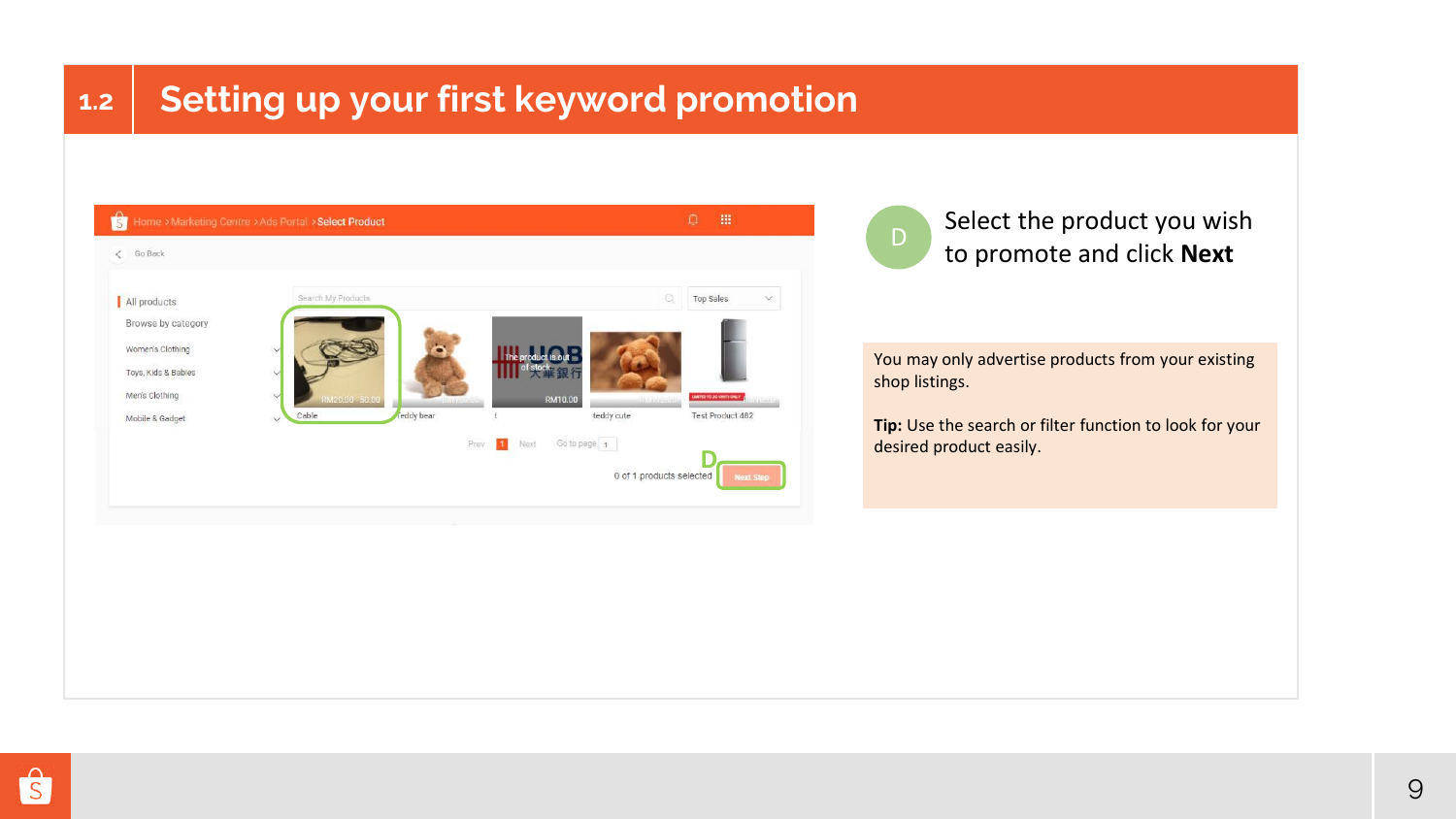| 1.3 |                                                                                                                                                                                              | Setting up your first keyword promotion |                                                                  |
|-----|----------------------------------------------------------------------------------------------------------------------------------------------------------------------------------------------|-----------------------------------------|------------------------------------------------------------------|
|     | <b>Pride and Prejudice</b><br>\$100.00<br>Set Keywords The following keywords were used last time when you promoted this product<br>E<br>+ Add recommended keywords<br>Budget Balance \$0.00 |                                         | Click on "+ Add recommended<br>E<br>keywords" for the next steps |
|     | No Limit<br>This promotion can support maximum 0 clicks based on your current<br>balance.                                                                                                    | Set Budget                              |                                                                  |
|     | <b>Time Length</b>                                                                                                                                                                           |                                         |                                                                  |
|     | No Time Limit                                                                                                                                                                                | Set Start/End Date                      |                                                                  |
|     |                                                                                                                                                                                              | <b>Publish Promotion</b><br>Cancel      |                                                                  |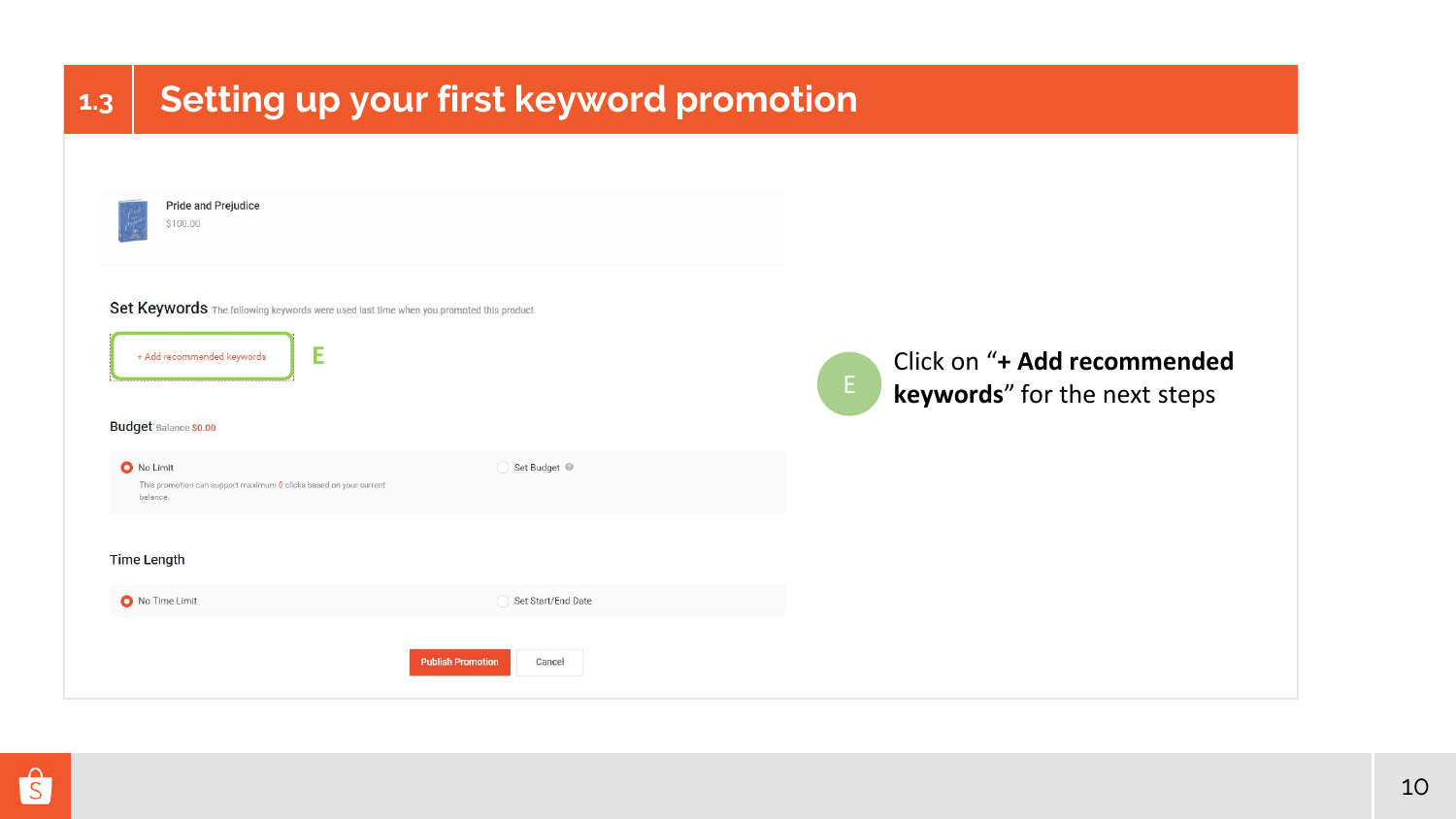### **Setting up your first keyword promotion 1.4**



**Pride and Prejudice** 

\$100.00

Pick relevant **Keywords** for your listing and set your **Bid Price** and **Match Type**.



If you wish to add your own keywords, click on **Add More**

| 5 keywords selected<br>E |               | Adjust Bid Price   Change Match Type   Delete |               |                   |               |                           |               |
|--------------------------|---------------|-----------------------------------------------|---------------|-------------------|---------------|---------------------------|---------------|
| $\vee$ herself           | $\times$      | occur                                         | $\times$      | sets              | $\times$      | draw                      | $\times$      |
| Per Click \$79.20        | Broad match - | Per Click \$88.80                             | Broad match - | Per Click \$87.60 | Broad match - | Per Click \$82.80         | Broad match - |
| complete                 | $\times$      | $\vee$ cookies                                | $\times$      | cover             | $\times$      | $\triangleright$ children | $\times$      |
| Per Click \$90.00        | Broad match - | Per Click \$90.00                             | Broad match - | Per Click \$98.40 | Broad match - | Per Click \$79.20         | Broad match - |
| <b>far</b>               | $\times$      | shout                                         | $\times$      | $\vee$ cabin      | $\times$      | activity                  | $\times$      |
| Per Click \$82.80        | Broad match - | Per Click \$61.20                             | Broad match = | Per Click \$84.00 | Broad match - | Per Click \$64.80         | Broad match = |
| $\vee$ ago               | $\times$      | against                                       | $\times$      | evening           | $\times$      | contain                   | $\times$      |
| Per Click \$64.80        | Broad match - | Per Click \$87.60                             | Broad match - | Per Click \$96.00 | Broad match - | Per Click \$110.40        | Broad match - |
| butter                   | $\times$      | steep                                         | $\times$      | bridge            | $\times$      | afternoon                 | $\times$      |
| Per Click \$67.20        | Broad match - | Per Click \$105.60                            | Broad match = | Per Click \$79.20 | Broad match = | Per Click \$86.40         | Broad match   |

**Keywords** influence when your ad will appear in a Shopee search. Choose keywords that are similar to the words or phrases people might use when conducting their search.

**Bid Price** indicates the maximum amount you'll pay for each click on your advertised listing.

**Tip:** Shopee helps you by recommending relevant keywords and bid prices for your listing. You may select from this list or choose to add your own.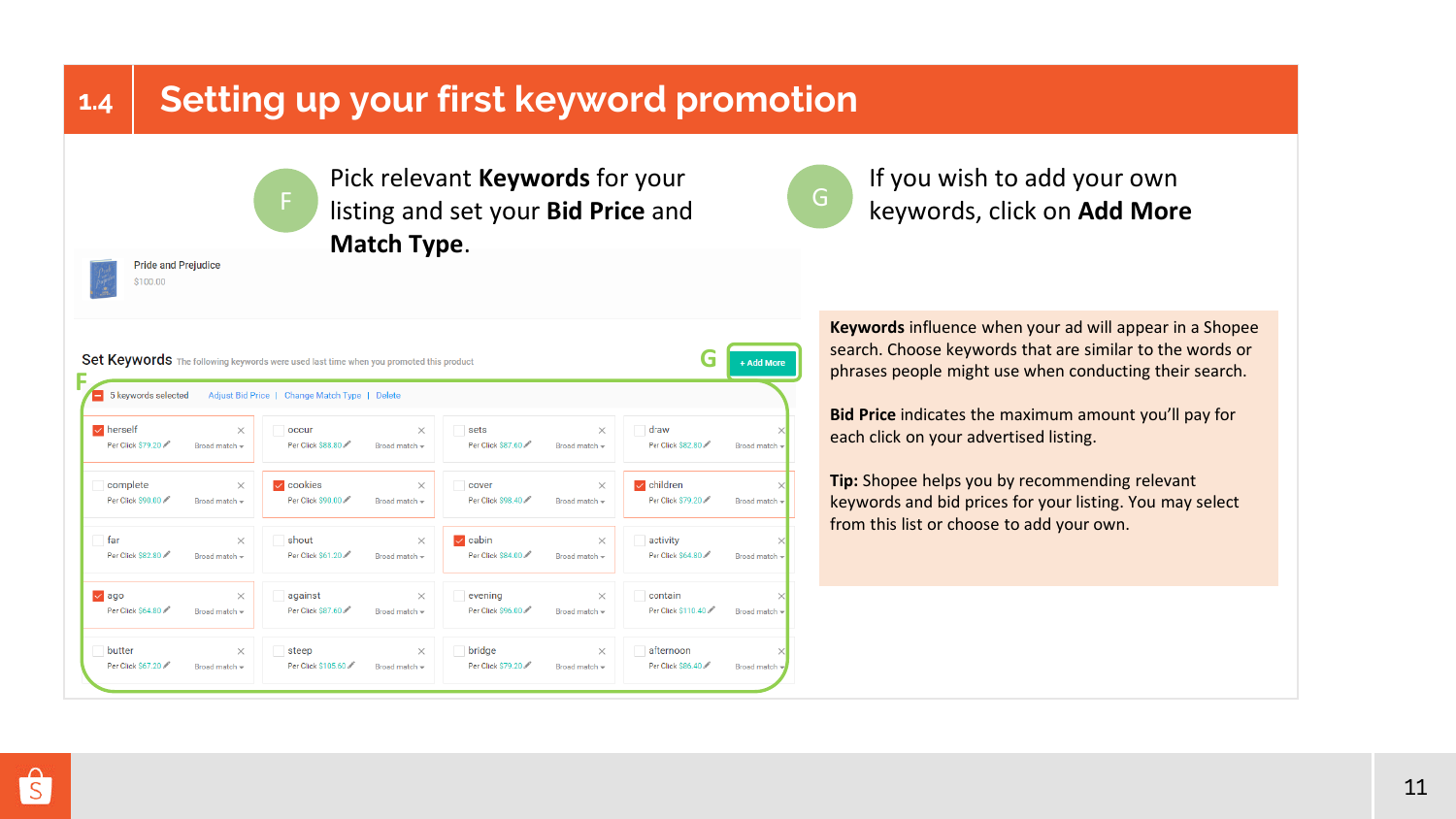| Enter your own keyword here |               |               |               | $\circ$        | Keywords Added(0)                      |
|-----------------------------|---------------|---------------|---------------|----------------|----------------------------------------|
| Shopee Suggested            |               |               |               | Add All        |                                        |
| Keyword                     | Quality Score | Search Volume | Reference Bid | Action         |                                        |
| microchip <sup>Hot</sup>    |               | 77            | S 88          | Add >          |                                        |
| fall Hot                    |               | 62            | \$59          | Add >          |                                        |
| soap Hot                    |               | 19            | \$62          | Add            |                                        |
| lithuanian litas Hot        |               | 39            | \$50          | Add            |                                        |
| sports Hot                  |               | 55            | \$79          | $Add$ >        |                                        |
| protocol Hot                |               | 30            | \$81          | $Add$ >        | 88<br>no selected keywords             |
| steel Hot                   |               | 35            | <b>\$59</b>   | Add >          |                                        |
| buckinghamshire Hot         |               | 41            | S 52<br>Н     | $\star$<br>Add | Match Type Batch Action: Broad match * |

Here, you will see a list of keywords for your listing ranked by quality score and search volume.

**Quality Score** is a measure of how attractive your ad is and its relevance to the keyword.

**Search Volume** refers to the number of times the keyword was searched on Shopee in the last 30 days.

**Tip:** Your Ad Rank is determined by both keyword quality score and bid price, so pick the right keywords and bid competitively.



Use the search bar to look for relevant keywords and click **Add**

Set your bid price and click **Confirm**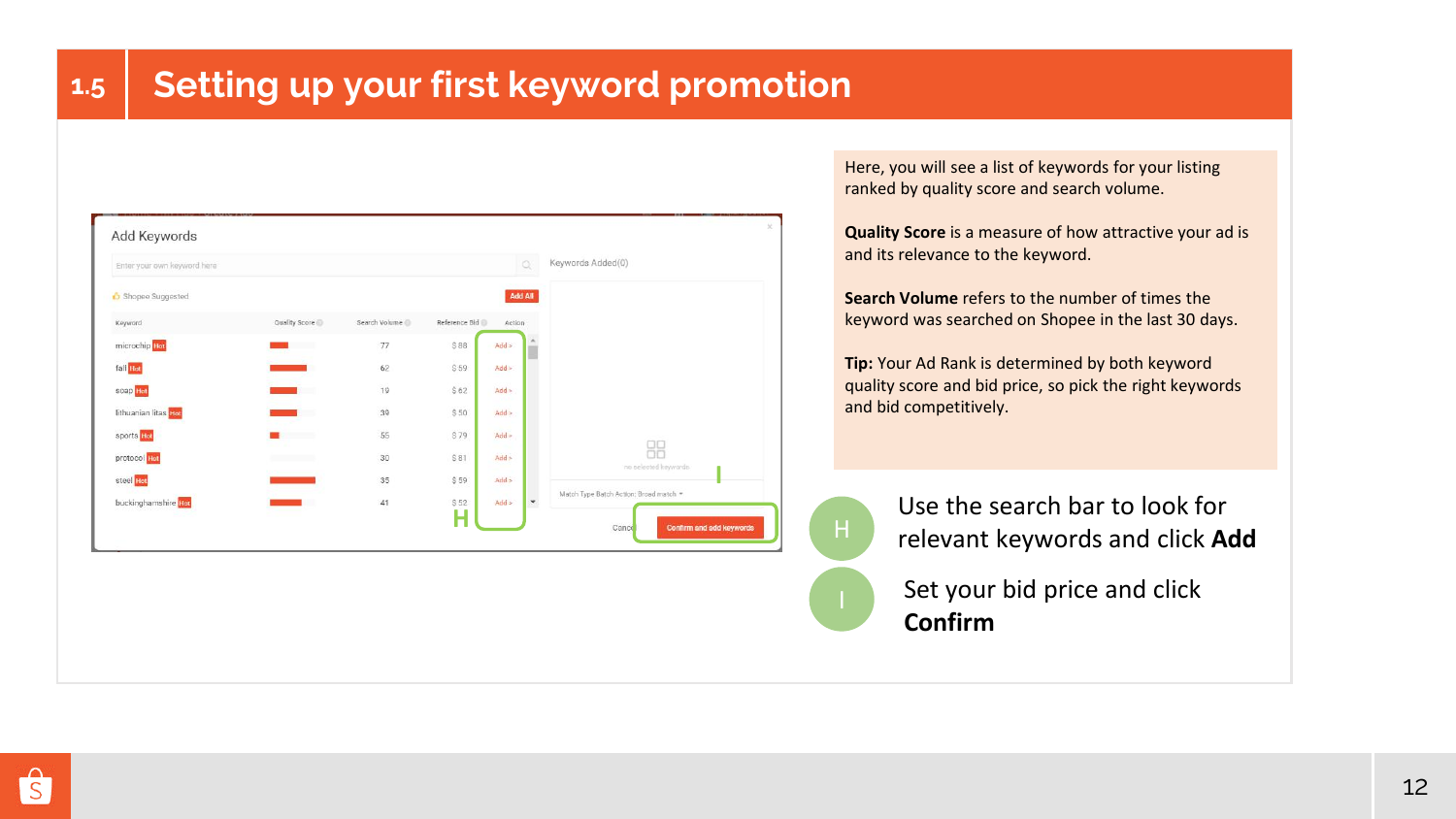### Select your Match Type for selected Keywords

**1. Broad match (Default):** By Default, all keywords will be set as Broad match. This matching option allows your ad to be listed on the search page as long as the buyer's search phrase contains the keyword you bid for. If Broad match is triggered, the system will charge 1.2x the input bid price.

Using Broad match will definitely give your products more exposure



**2. Exact Match:** Only displays your ad when buyer searches for the exact keyword you've bid for; even minor differences will impact the search-ability of your product.

For example, if you bid for "Dress" and buyer searches for "Dress**ES**", your ads will not appear

#### **For example:**

When you bid for the keyword "Rolex" with **Broad Match** with a bid price of SG\$ 0.05, your ad will be shown when buyers search for:

1. The exact keyword, i.e. "Rolex" – You will pay exactly per the bid price

2. Phrases that contain the keyword "Rolex", i.e. "Rolex watch", "Rolex male watch", "New Rolex", etc. - You will be required to pay  $SG$ 0.05*1.2 = SG $0.06$ 

When you bid for the keyword "Rolex" with **Exact Match**, your ad will only be shown when buyers search for the exact keyword - "Rolex".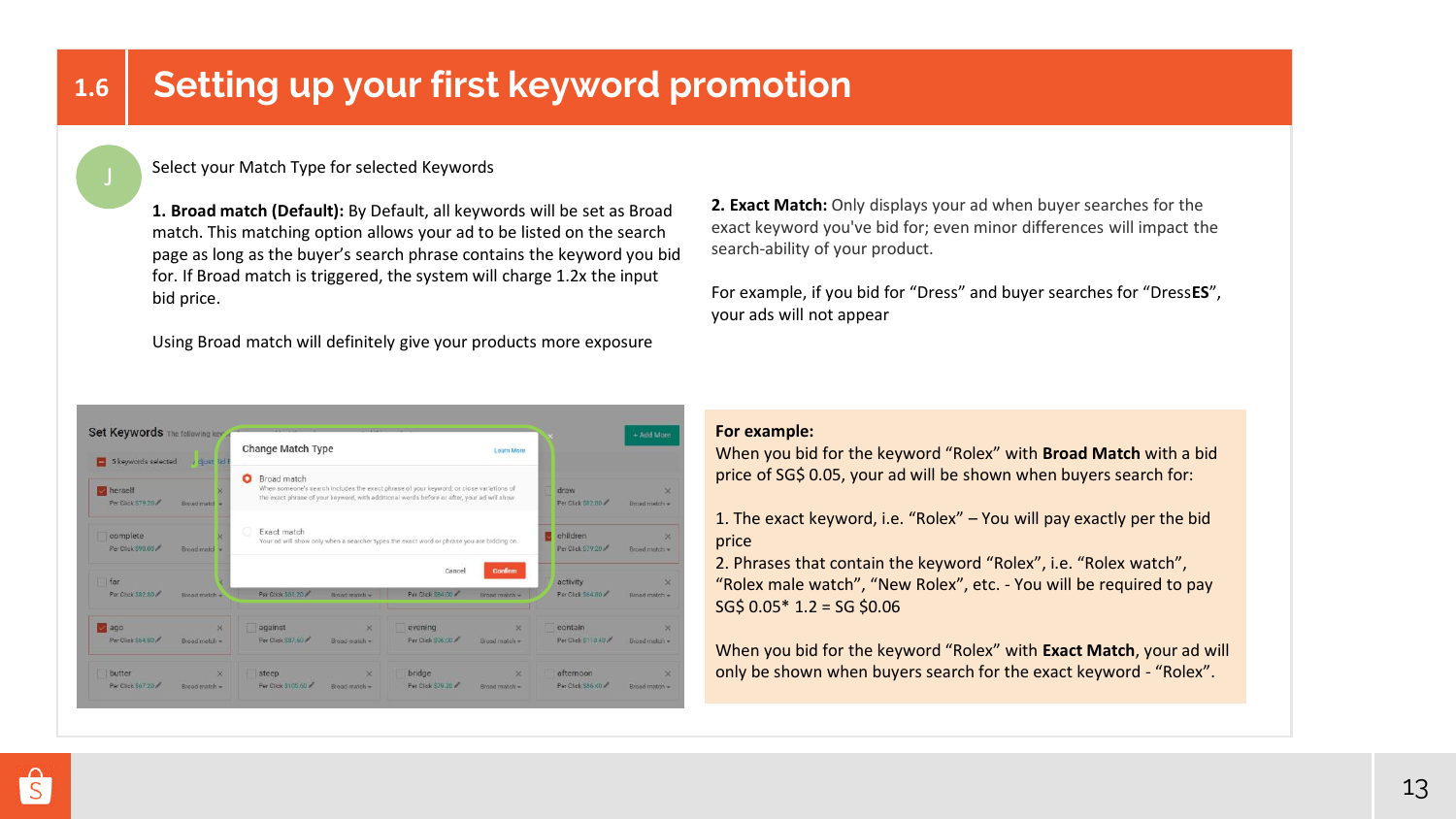### **Setting up your first keyword promotion 1.7**

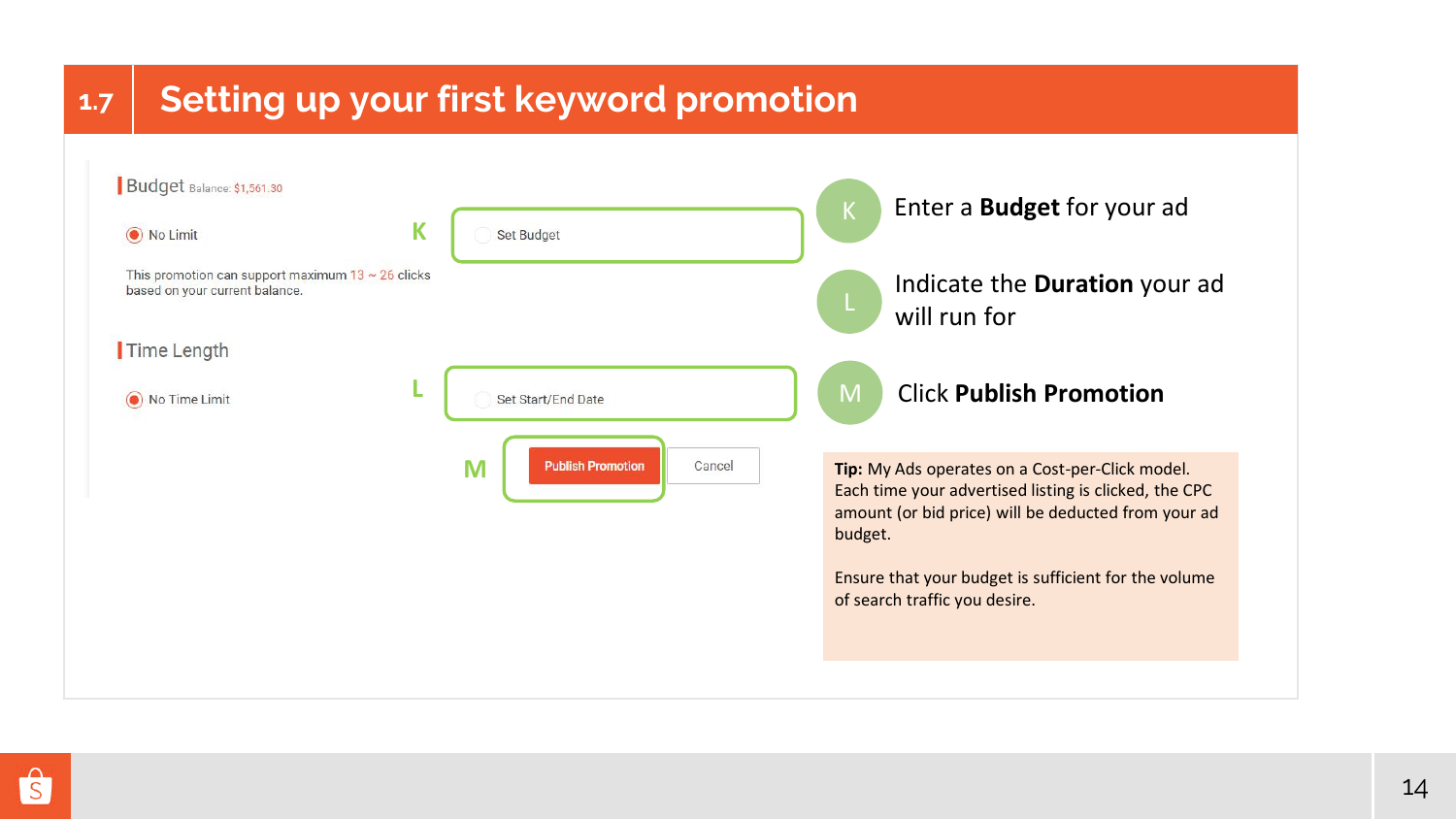### **Setting up your first keyword promotion 1.8**

### **Congratulations!**

You have successfully created your first keyword promotion.



**Tip:** You will not be able to create a promotion if you do not have sufficient cash in your My Ads account. Learn how to top up your account on page 36.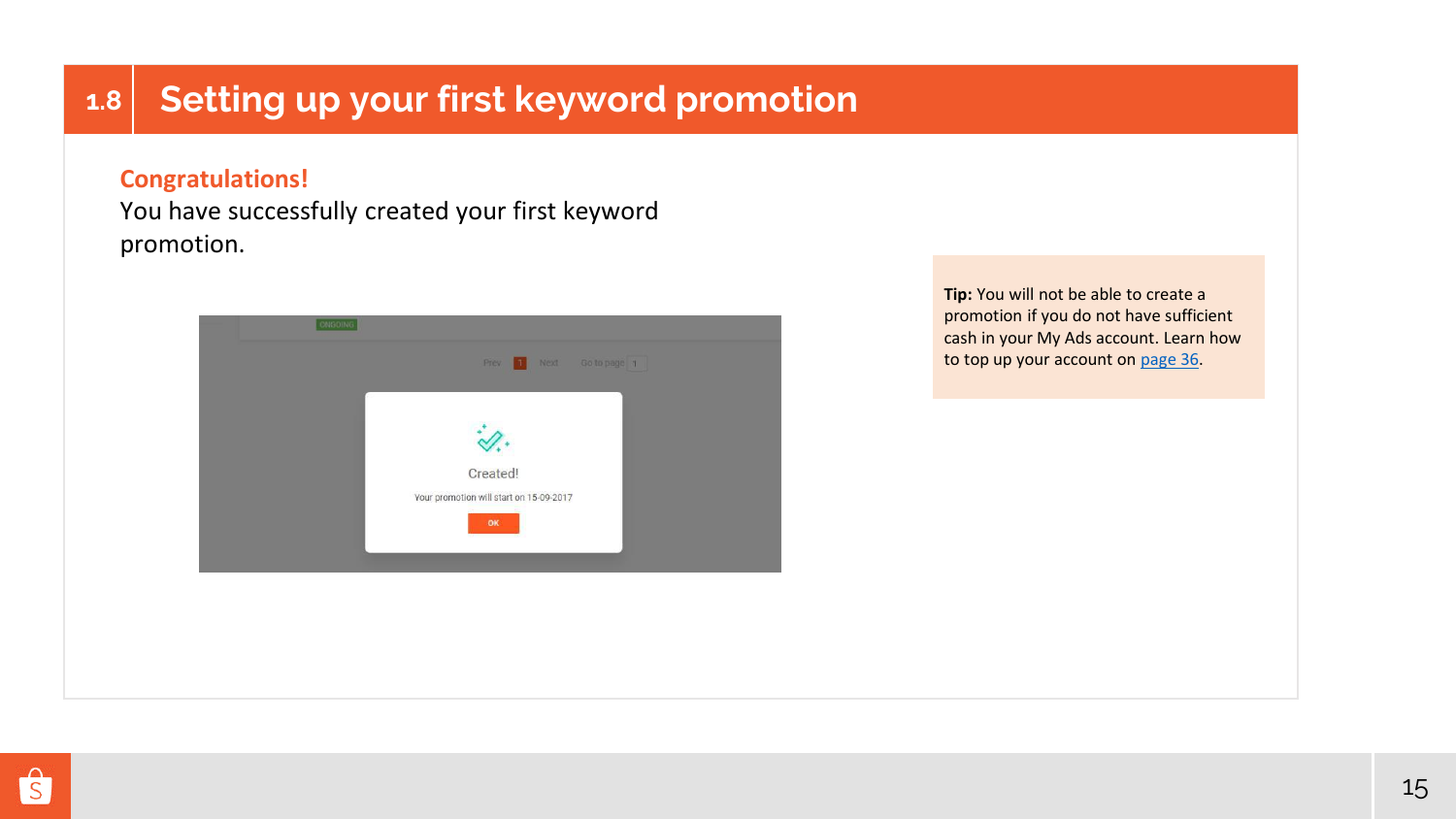### **Managing your keyword promotion 2.0**

| $\left\langle \right\rangle$ | Feb 2019<br>Mar 2019 |                                                         |       | $\geq$                                                                |    |          |     |    | No Limit |    |    |                |    |                                         |
|------------------------------|----------------------|---------------------------------------------------------|-------|-----------------------------------------------------------------------|----|----------|-----|----|----------|----|----|----------------|----|-----------------------------------------|
|                              |                      | Mon Tue Wed Thu Fri Sat Sun Mon Tue Wed Thu Fri Sat Sun |       |                                                                       |    |          |     |    |          |    |    |                |    | . V<br>Daily Budget<br>Ŝ.<br>5.00       |
|                              |                      |                                                         |       | T                                                                     |    | $2 \t3$  |     |    |          |    |    | $\overline{2}$ | 3  |                                         |
| 4                            | 5.                   | 6                                                       | R     | $\mathcal{E}% _{0}\left( t\right) \sim\mathcal{E}_{0}\left( t\right)$ | 9. | 70       | 适   | 5  | 6        | Z. | 8  | 9              | 70 | Today's expense: \$0.16                 |
| 77                           | 12                   | 13                                                      | $-74$ | 15                                                                    | 16 | 77       | 7.7 |    | 12 13    | 14 | 15 | 16             | 17 | Max. daily expense in 7 days: \$0.113   |
| 18                           |                      | 20                                                      | 27    | 22                                                                    |    | 23 24 18 |     | 19 | 20       | 21 | 22 | 23             | 24 | Average daily expense in 7 days: \$0.16 |
| 25                           |                      | 26 27 28                                                |       |                                                                       |    |          | 25  | 26 | 27       | 28 | 29 | 30 31          |    | Cancel                                  |
|                              | <b>Confirm</b>       |                                                         |       | Cancel                                                                |    |          |     |    |          |    |    |                |    |                                         |
|                              |                      |                                                         |       |                                                                       |    |          |     |    |          |    |    |                |    |                                         |

**Tip:** You may find all your ads under the Promotion tab. Click to make quick changes to your ad's **Duration** and **Budget.**

A

B

To edit your ad **Duration**, hover over the time period and click

To edit your **Budget**, hover over your expenses and click **A** 

To view your **Ad Details**,  $\overline{c}$  click on the ad title.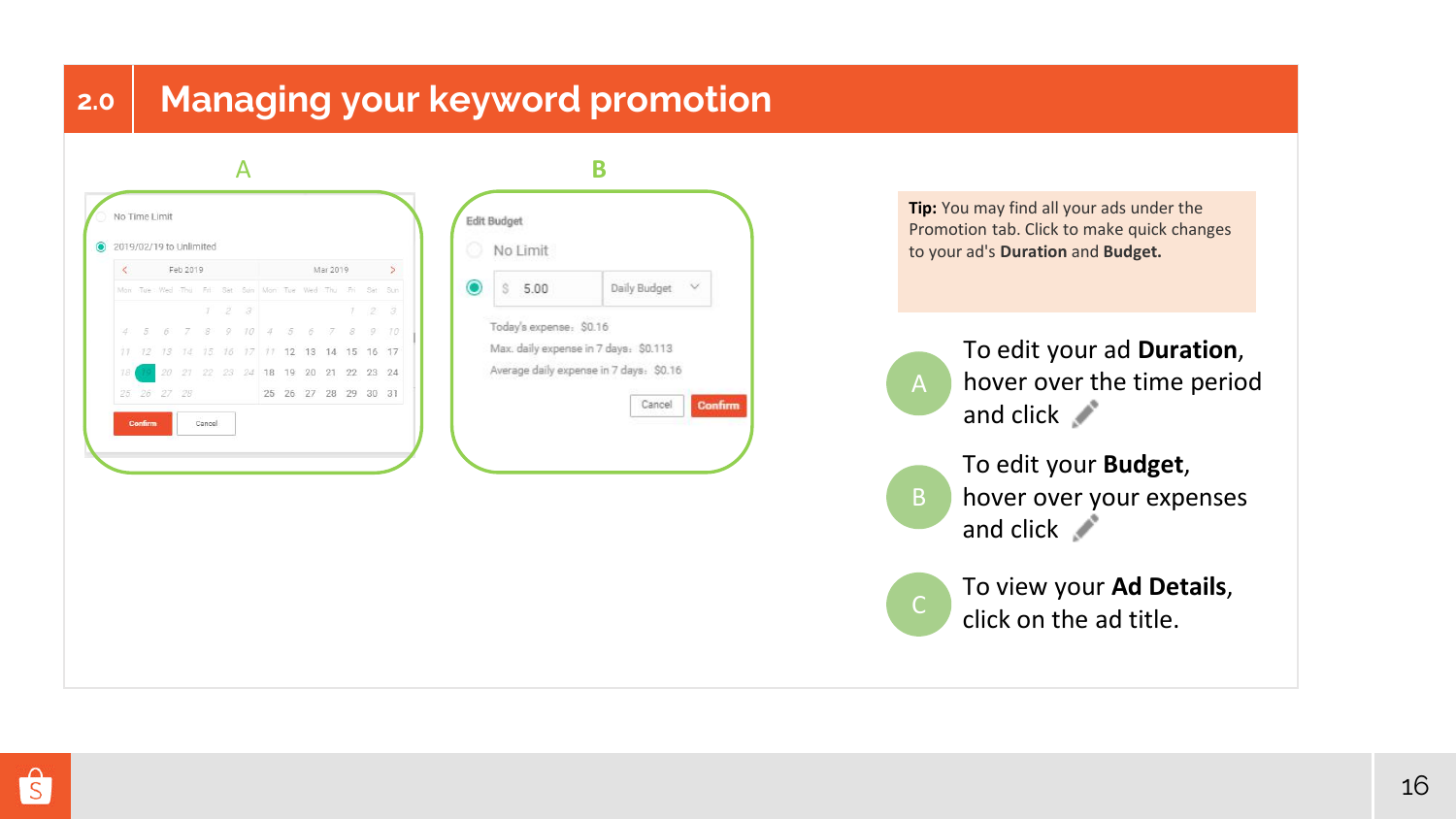# **2.1 Managing your keyword promotion**



On your **Ad Detail** page, you may manage and view how well a particular ad promotion is performing.

**Clicks** shows how many clicks your ad has received to date.

**Total Expense** is how much you've been charged for the total number of clicks received.

**Tip:** The lower your search ranking value, the more likely users will see your ad when they search for the keyword. Improve your search ranking by choosing relevant keywords and bidding competitively.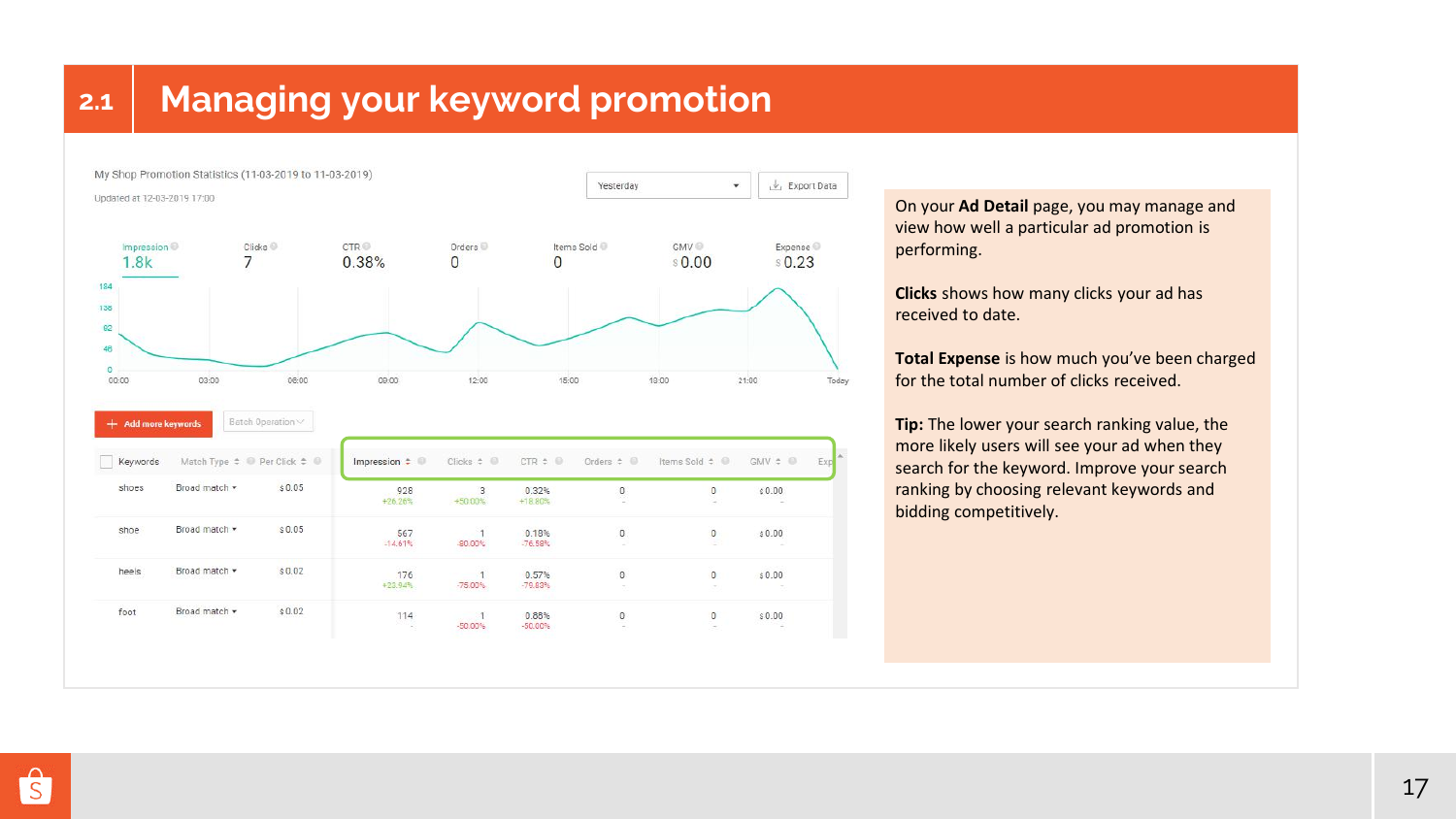### **2.2 Managing your keyword promotion (by individual keywords)**

|                                        | product1<br>Time 2019/02/22 to Unlimited / Budget No Limit / |                        |                           |                          |                            |                            | Pause             | Stop                     |
|----------------------------------------|--------------------------------------------------------------|------------------------|---------------------------|--------------------------|----------------------------|----------------------------|-------------------|--------------------------|
| Updated at 14-03-2019 09:18            | My Shop Promotion Statistics (13-03-2019 to 13-03-2019)      |                        |                           |                          | Yesterday                  |                            | $\check{}$        | $\downarrow$ Export Data |
| Impression<br>$\Omega$<br>$\mathbf{I}$ | 0                                                            | Clicks <sup>O</sup>    | CTR <sup>O</sup><br>0.00% | Orders <sup>1</sup><br>0 | Items Sold<br>$\mathbf{0}$ | GMV <sup>O</sup><br>\$0.00 |                   | Expense<br>\$0.00        |
| $\theta$<br>00.00                      | 03:00                                                        | 06:00                  | 09:00                     | 12:00                    | 15.00                      | 18:00                      | 21:00             | Today                    |
|                                        |                                                              |                        |                           |                          |                            |                            |                   |                          |
| Keywords<br>turquoise<br>Delete        | Match Type $\div$<br>Broad match *                           | Set price<br>Per Click | S 98.40                   | 500                      | $CTR = 0$                  | Orders $\div$ $\otimes$    | Items Sold $\div$ | $GMV = 0$                |
| rest                                   | checking account Broad match .<br>Broad match *              | <b>DISTABLENT</b>      | Cancel                    | u<br>Confirm             |                            |                            |                   |                          |
| panel                                  | Broad match -                                                | \$86.40                |                           |                          |                            |                            |                   |                          |
| programming                            | Broad match *                                                | \$112.80               |                           |                          |                            |                            |                   |                          |



E

clicking

Remove a keyword by clicking **Delete**

You may pause the campaign anytime by

### clicking **Pause**

**Tip:** Pausing a promotion takes your ad promotion offline. You may choose to resume the promotion at any time.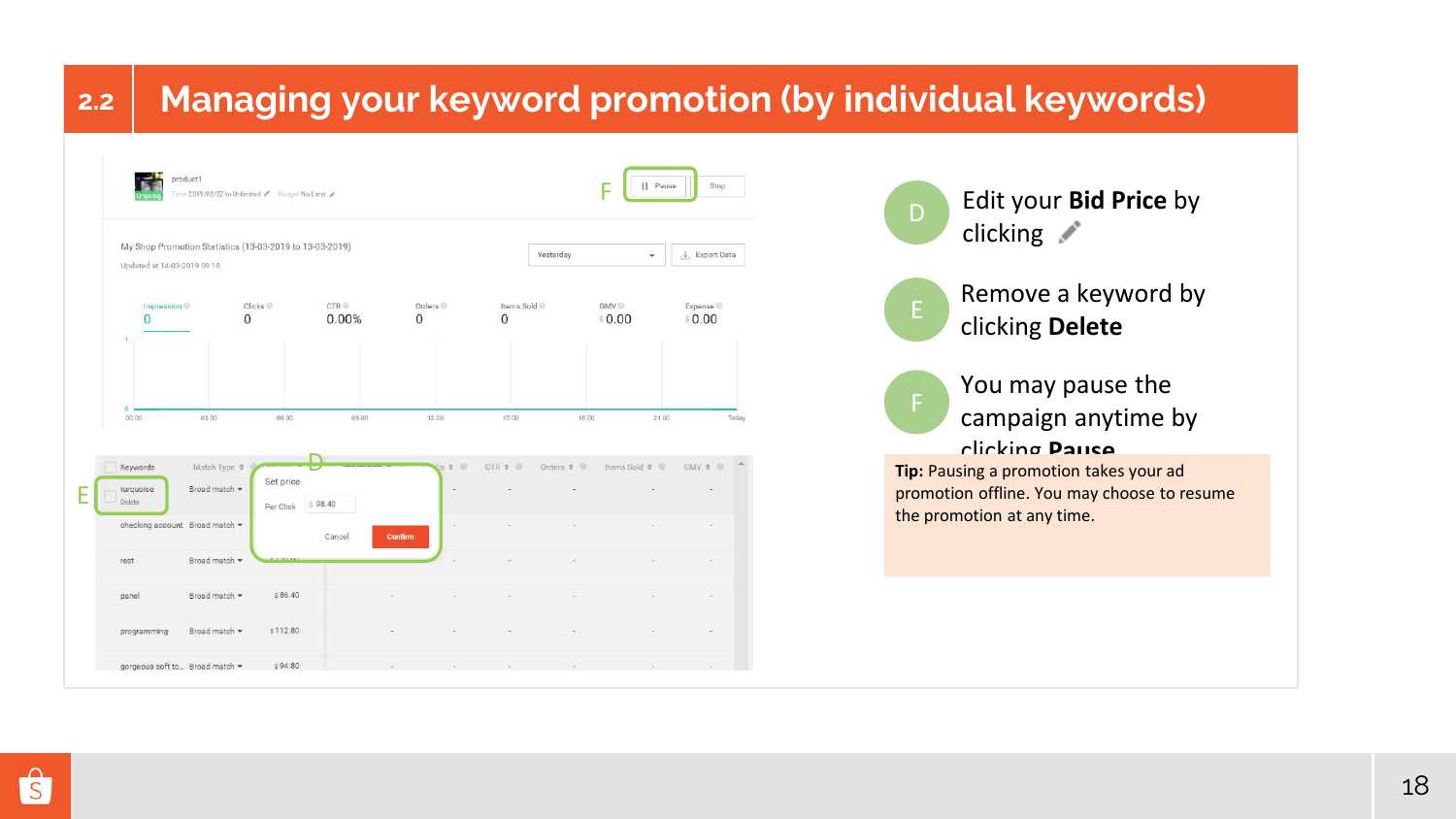#### **2.3 Managing your keyword promotion (by batch)**



G To batch-edit your keywords, select the keywords you wish to edit.

Click on any of the functions to **Adjust Bid Price**, **Change Match Type** (Broad or Exact), or to **Delete** the selected keywords. H

> The **Adjust Bid Price**  function allows you to edit the bid prices of selected keywords by Amount, Percentage, or setting it to your preferred bid price!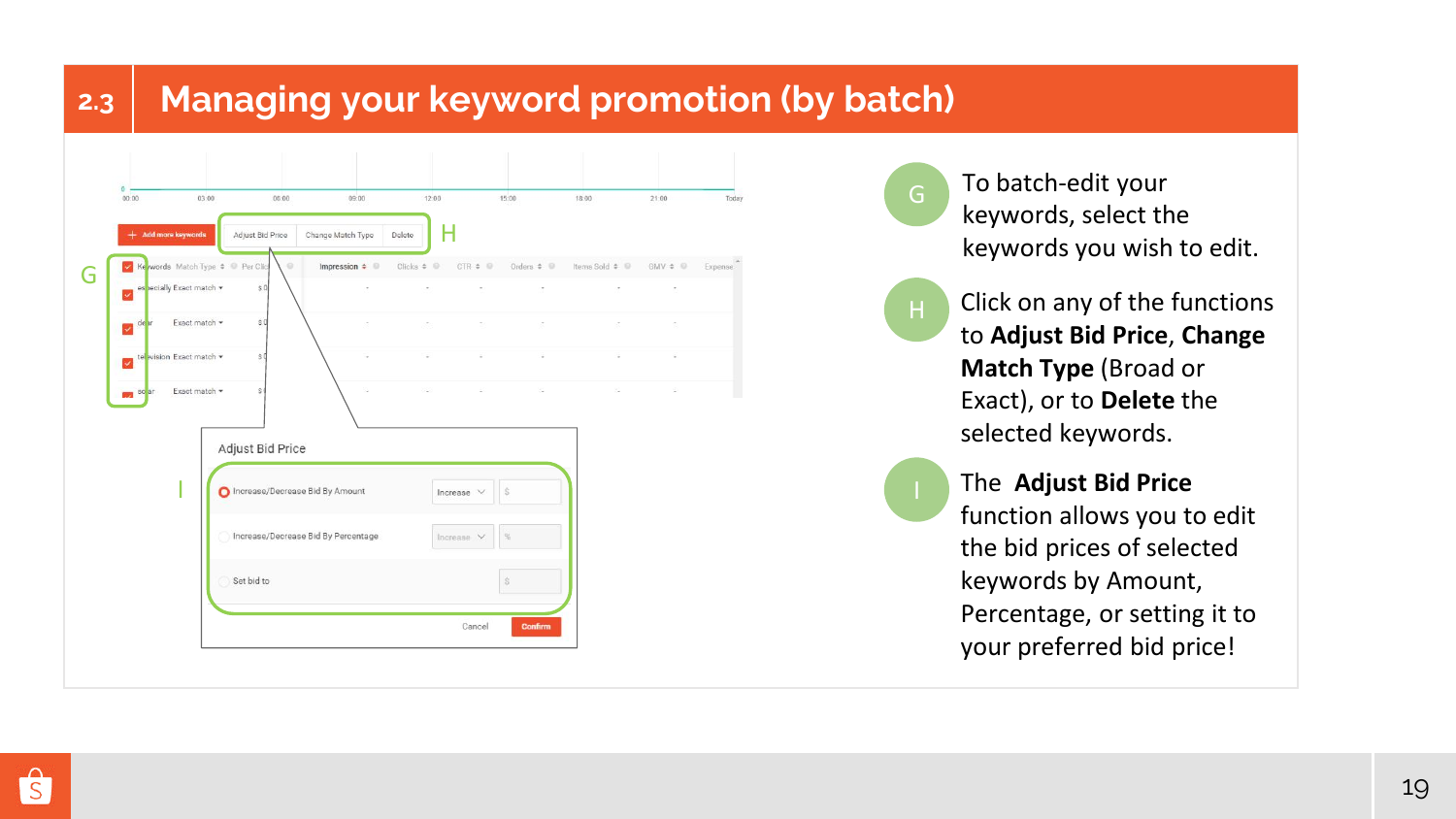#### **2.4 Managing your keyword promotion**



### **Mobile App Example**

On the search results page in the Shopee app, the top 2 Paid Ads will be displayed on the first 2 product listings. They are followed by 4 regular search listings. Another 2 Paid Ads will appear after that.

In short, 2 Paid Ads will appear after every 4 search listings.

A maximum of 60 Paid Ads are shown in the search results for any single Keyword.

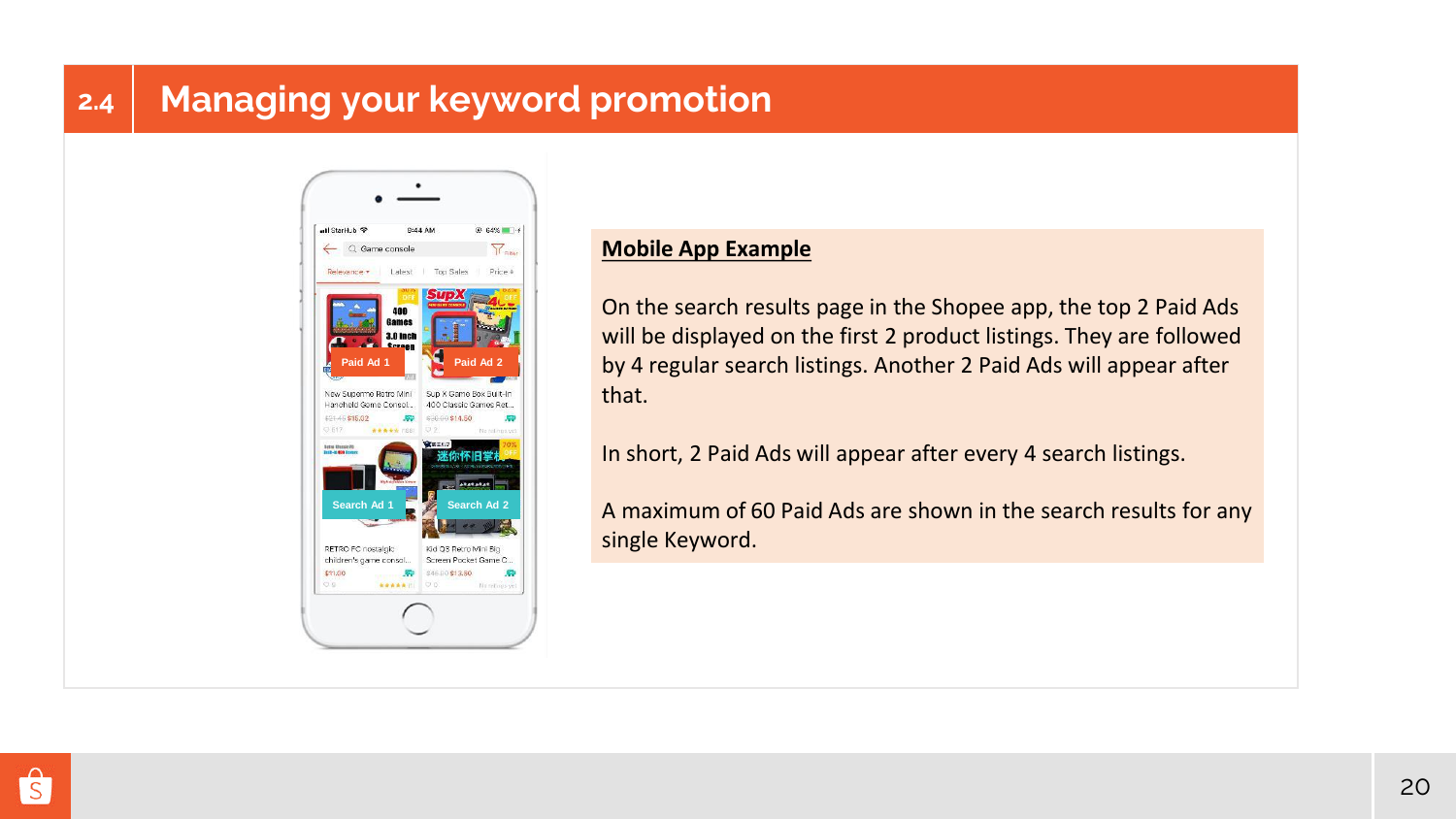### **2.5 Managing your keyword promotion**



### **Web Example**

On the search results page on Shopee's website, the top 5 Paid Ads will be displayed in the first row of the search results, followed by 40 regular search listings. The next 5 Paid Ads will display after that.

In short, 5 Paid Ads will appear after every 40 search listings.

A maximum of 60 Paid Ads are shown in the search results for any single Keyword.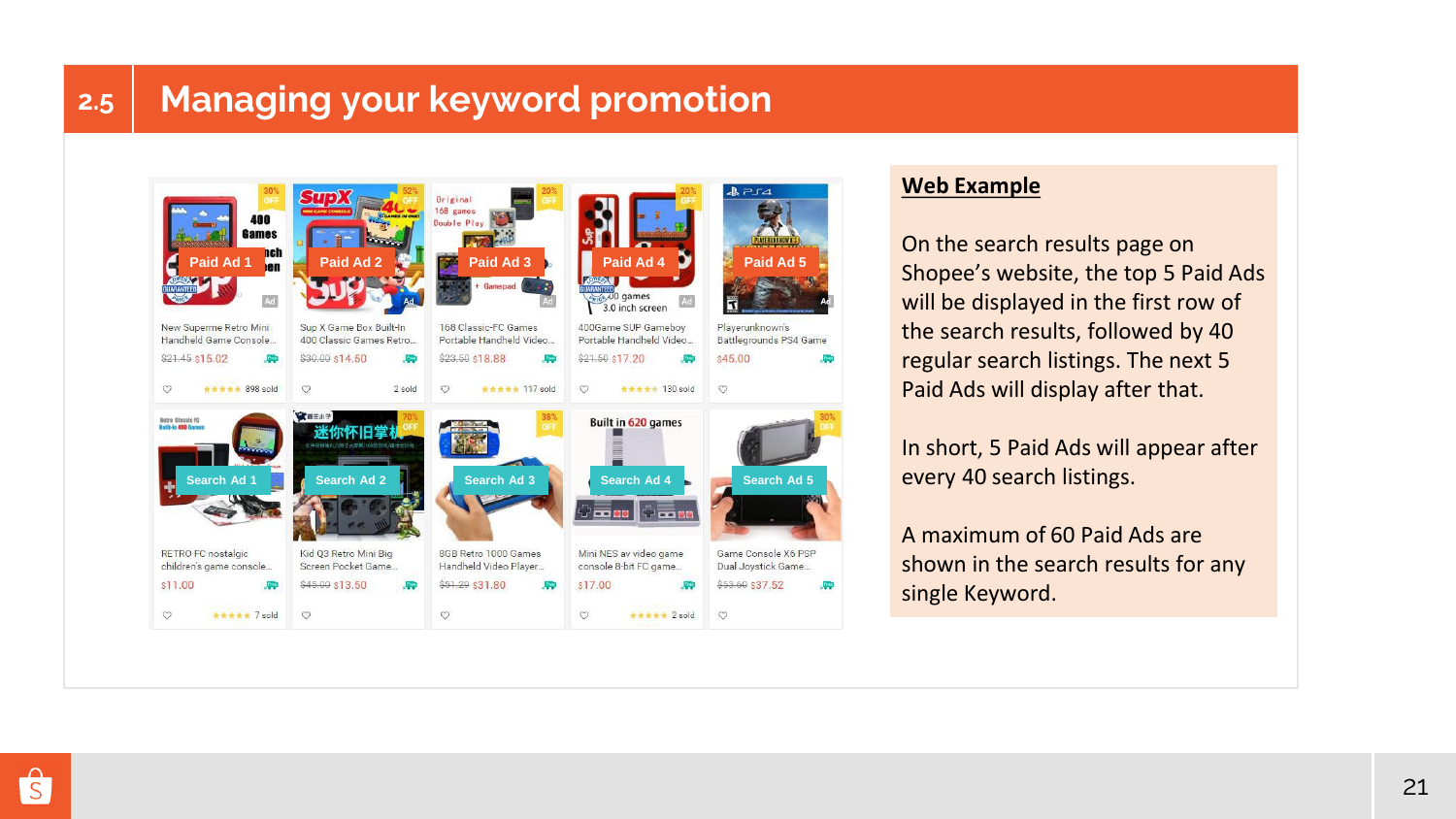- You can bid for a maximum of 50 keywords per product.
- Shopee has safeguards to prevent you from being charged for fraudulent clicks.
	- If your ad receives multiple clicks from a single account within a short duration, you will only be charged for one click.
	- Clicks within 5 minutes will be counted as 1 click for the same user session.
- Maximum 5 clicks will be counted from the same user per day.
- Cost per Click based price will start at S\$0.04 per click, and increases depending on the demand.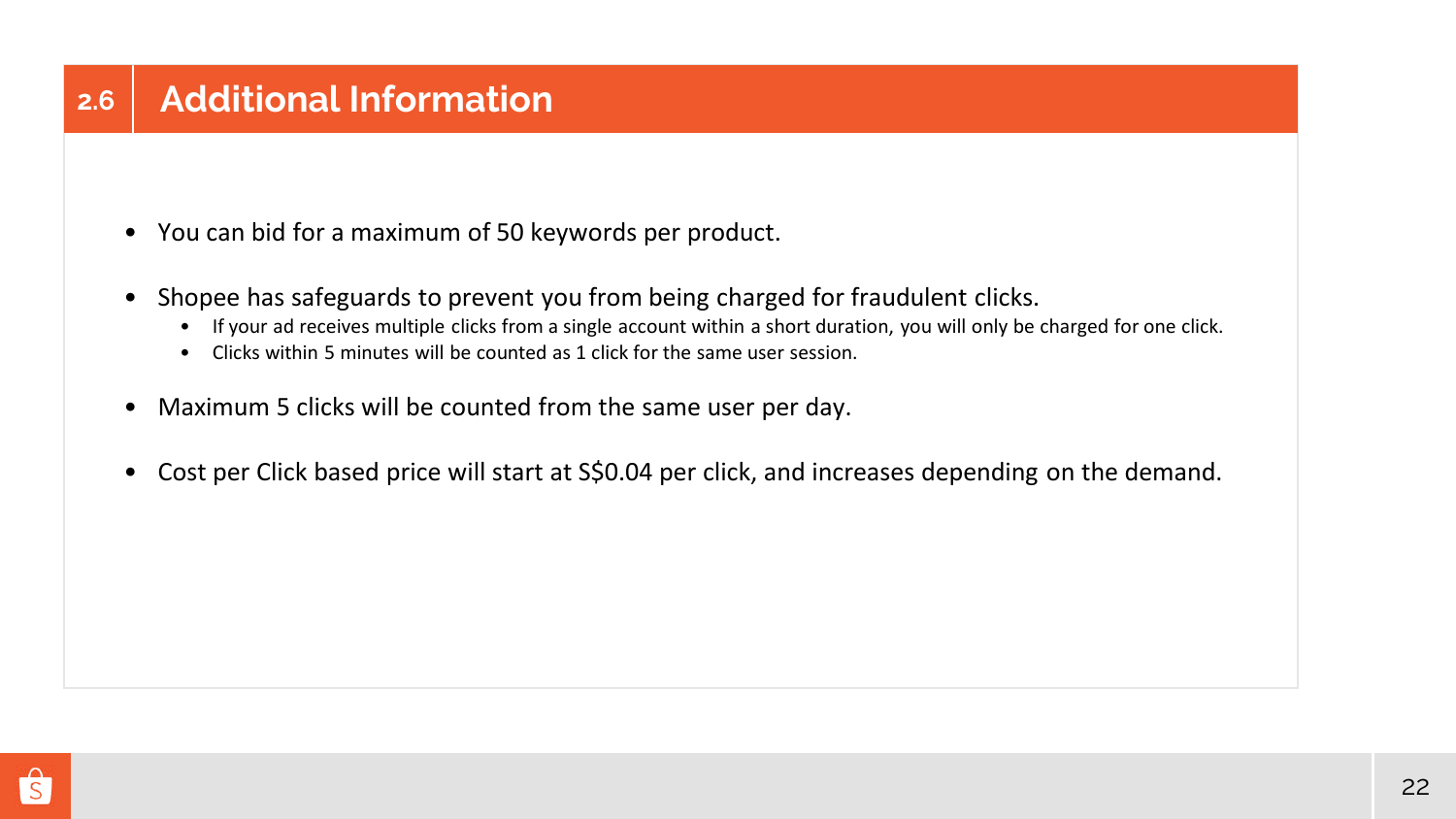# **Getting started with My Ads**

Learn all about the 4 key areas in your My Ads account.



 $\hat{s}$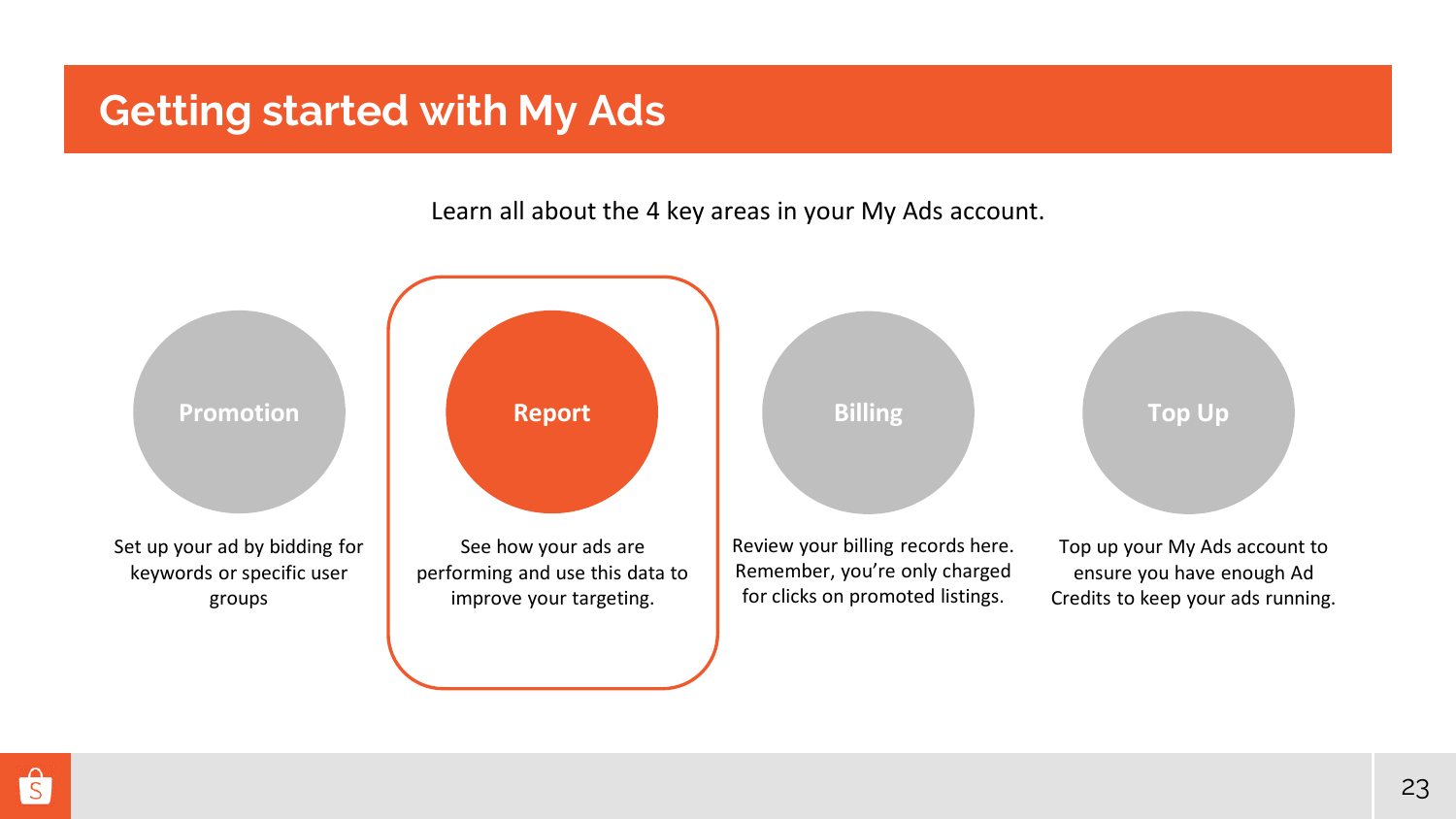### **Reviewing your performance report - Keyword Promotion 3.0**



Once your ads have been running for a few days, you may want to take a look at how they are performing under the **Report** tab.

**Orders** indicates the number of orders received from your ad promotions for the selected time period.

**Click-Through Rate (CTR)** shows how well your ad promotions are converting product views to clicks. A high CTR is one indicator of ad effectiveness.

**Tip:** You'll want to look at your views, CTR, and orders to see which keywords are performing. Use this to fine-tune your keyword list to improve results.

A Use our **Date Selector Drop-list** to view performance for a specific time period

Save your ad performance data by clicking **Export Data**

**B**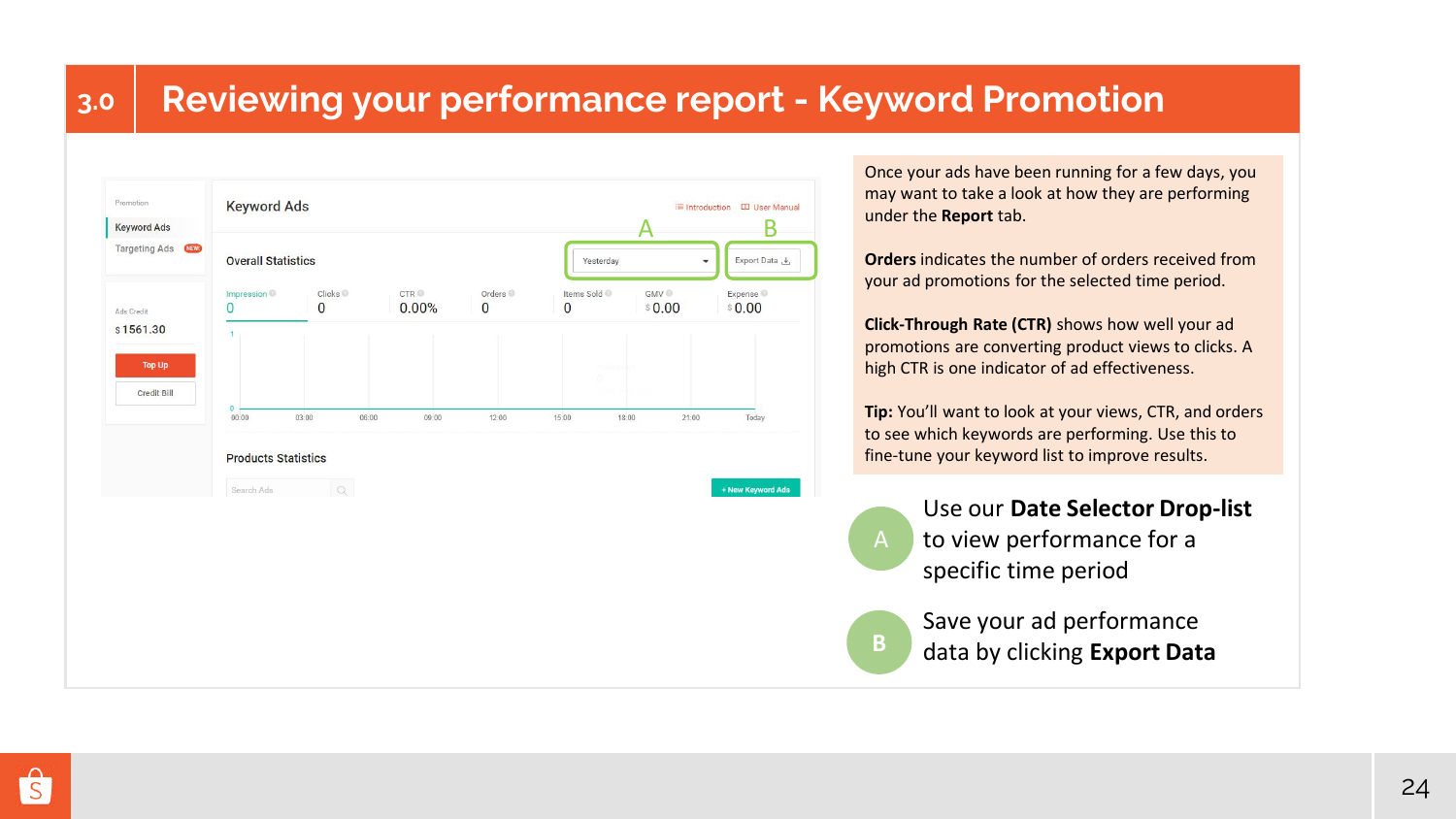# **Getting started with My Ads**

Learn all about the 4 key areas in your My Ads account.

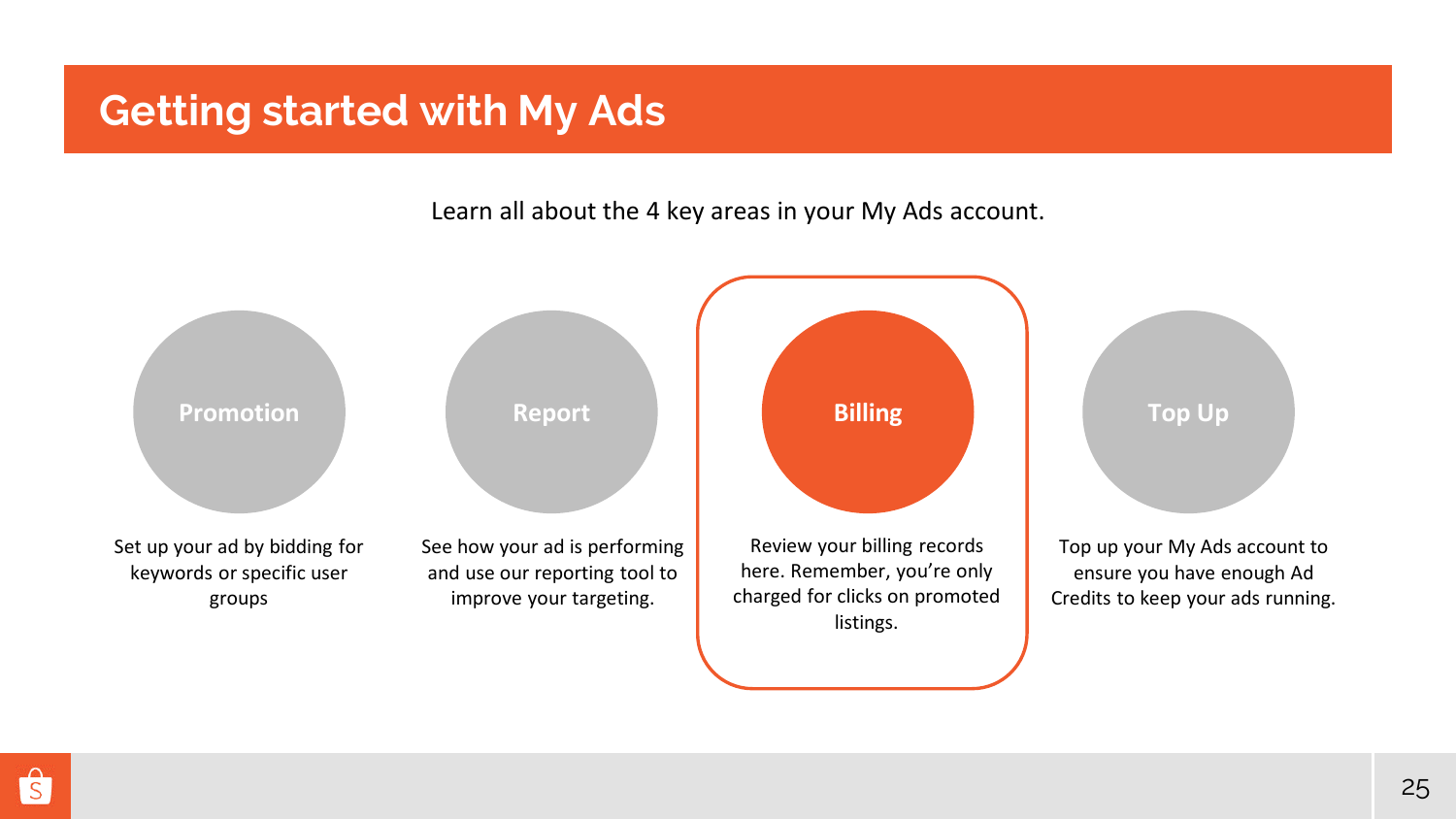### **Checking your billing record 4.0**

| SG 1000.00<br>Updated At: 15-09-2017 15:13 | Recent     | Last week             | Last month    | Last three month     | Custom $\vee$                 | B | Export Filtered Results | from y |
|--------------------------------------------|------------|-----------------------|---------------|----------------------|-------------------------------|---|-------------------------|--------|
| Promotion                                  | Type       | All                   | Balance topup |                      | Deduction (Keyword promotion) |   |                         |        |
| Report                                     | Date       | Type                  |               |                      |                               |   | Amount                  |        |
| Bill<br>Top Up                             | 15-09-2017 | <b>Balance Top-up</b> |               |                      |                               |   | +SG 1000.00             |        |
|                                            |            |                       | Prev          | Next<br>$\mathbf{1}$ | Go to page 1                  |   |                         |        |
|                                            |            |                       |               |                      |                               |   |                         |        |
|                                            |            |                       |               |                      |                               |   |                         |        |
|                                            |            |                       |               |                      |                               |   |                         |        |
|                                            |            |                       |               |                      |                               |   |                         |        |
|                                            |            |                       |               |                      |                               |   |                         |        |
|                                            |            |                       |               |                      |                               |   |                         |        |
|                                            |            |                       |               |                      |                               |   |                         |        |

ay view how much you've been billed to date your **Billing** tab.

- Your **Balance** shows how much money (Ad Credits) you have in your My Ads account
- View your billing records for a specific time period by using the **Date Selector**
- Filter your billing records by **Additions (top ups)**, **Deductions (keyword promotion)** or, **Deduction (targeting promotion)**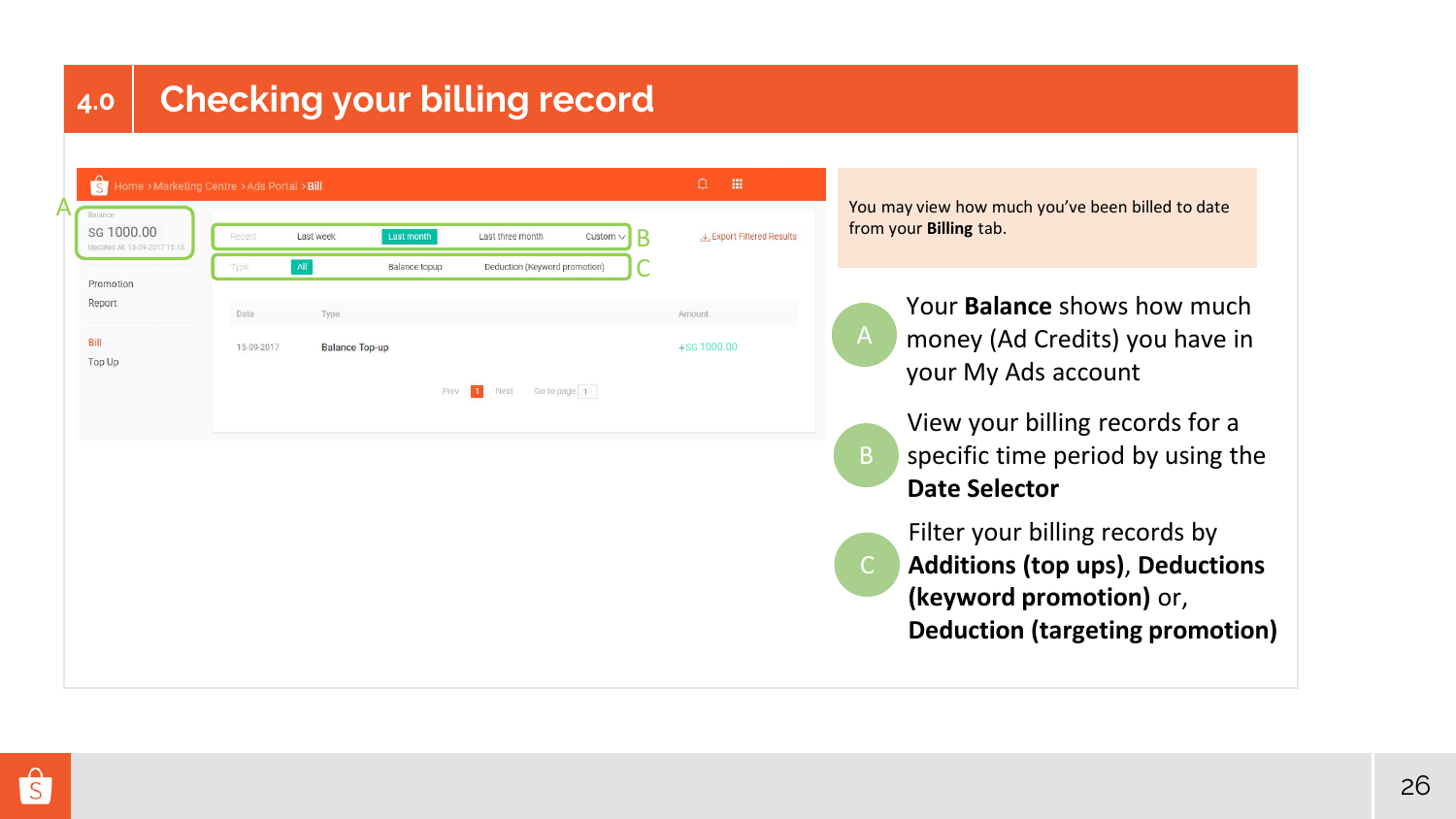# **Getting started with My Ads**

Learn all about the 4 key areas in your My Ads account.

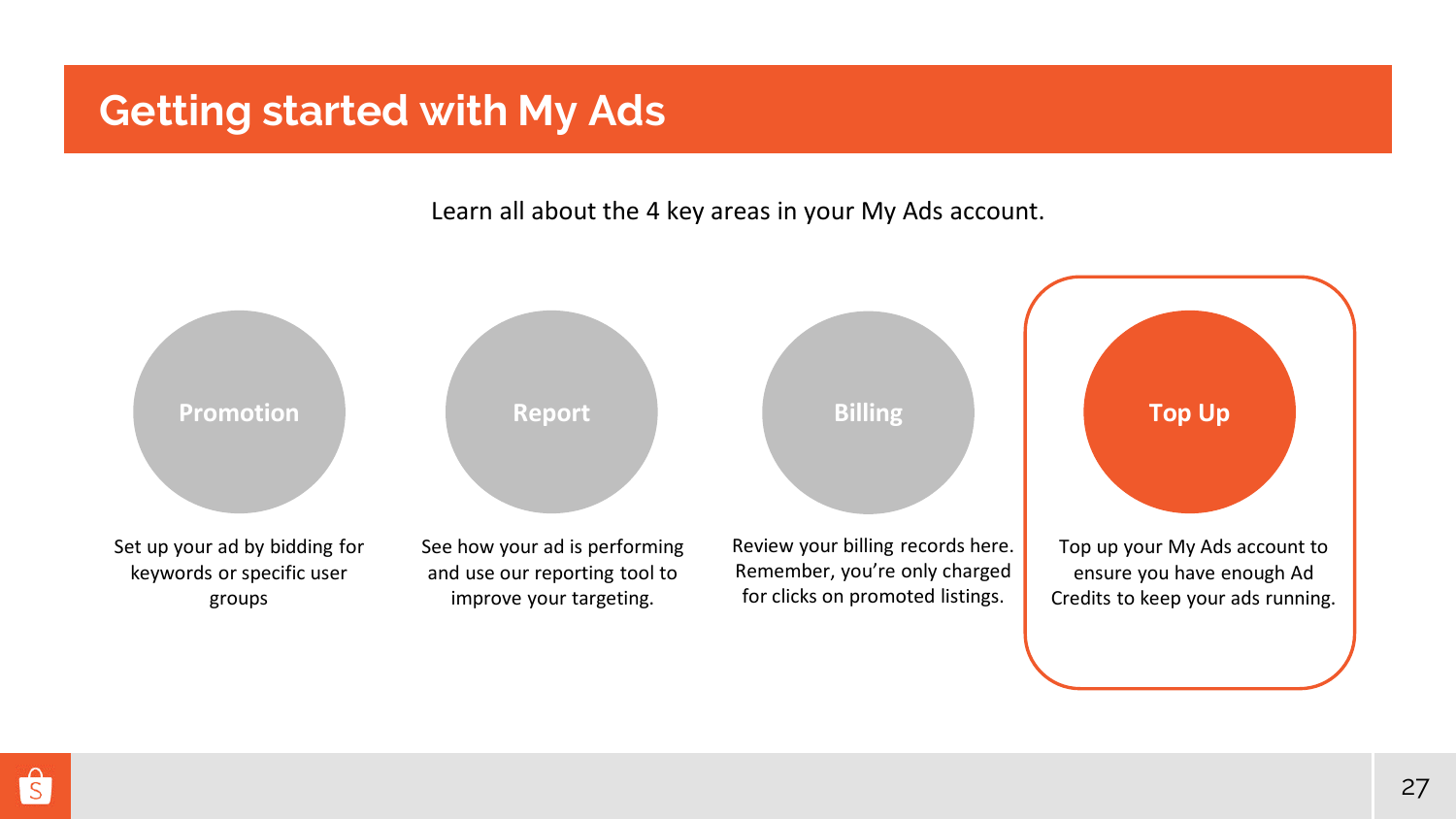# **3.0 Topping up your My Ads account**



From your **Top Up** tab, you'll be able to purchase Ad Credits required to run your ad promotions .



This shows how much money (Ad Credits) you have in your My Ads account



To Top Up your account, select an appropriate **Top Up Amount**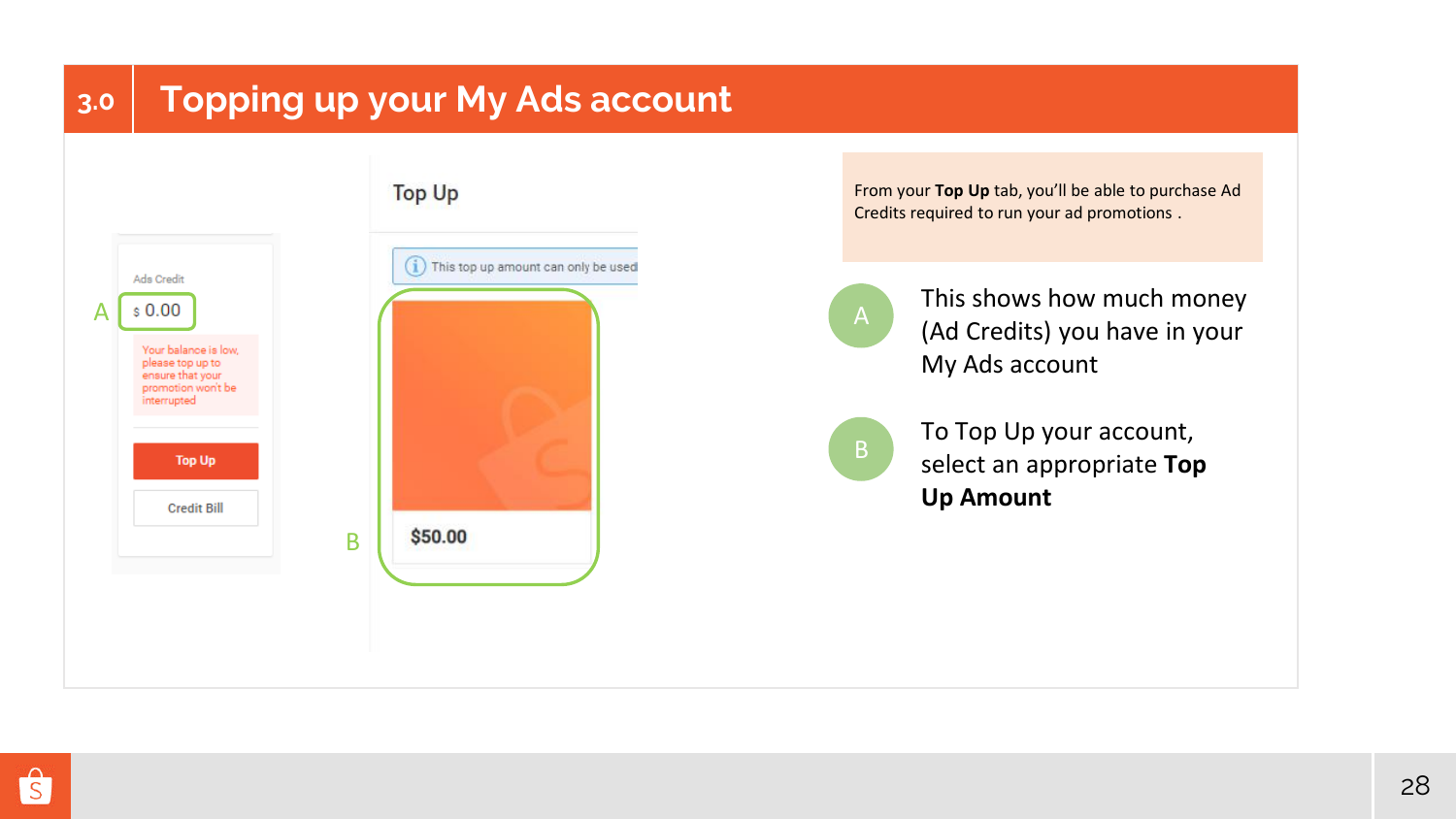### **Topping up your My Ads account 3.1**



Click **Buy Now** Check the details of your purchase and click **Check out**

## Follow through with the check out process and you're done!

**Note:** You will not be able to earn Shopee Coins when purchasing Ad Credits. Ad Credits cannot be bought with vouchers.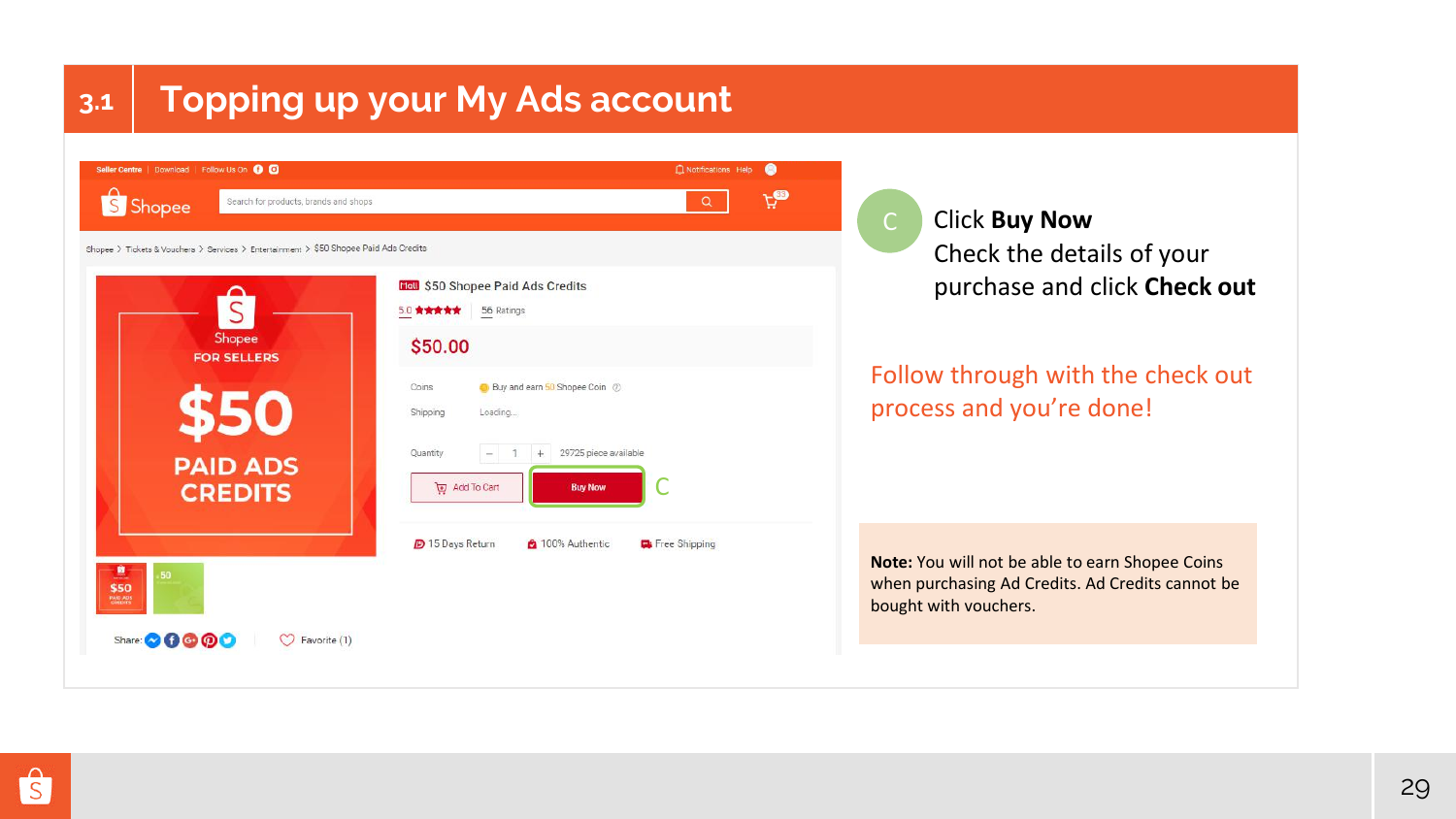# **6.0 Frequently Asked Questions**

### **Regarding Wallet Balance**

- **1. How long does it take to reflect my new balance?**  Please be patient. It should be within 30 minutes. Do drop an email to support@shopee.sg if this does not occur.
- **1. How do I check my balance?**  You will be able to view your balance from *Seller Centre > Marketing Centre > My Ads.*
- **1. Can I opt for an instant top-up option?**

We do not have this feature currently, but we will be looking to implement this in the future. Do keep a lookout for it!

**1. What type of credit cards are allowed?** 

Currently, we only accept credit cards from local banks.

**1. Can I get a refund?** 

My Ads credits cannot be refunded after purchase as stated by the TnCs stated [here](https://shopee.sg/legaldoc/terms).

**1. Is this an e-wallet for me to purchase other items on Shopee?** 

No, these are credits that can be only used for bidding Ads on the Shopee platform.

#### **Regarding Paid Ads Functionality**

- **1. How do I purchase Paid Ads credits?**  Please refer to our quide online [here](http://myads.shopee.sg/) for more details on purchasing Paid Ads credits.
- **1. Can I buy this as a gift for someone else?**  Unfortunately, no. However, you can consider getting them something else from our platform as a gift!
- **1. Will my Paid Ads credits expire after a period of time?**  No, there is no expiry date for the ad credits purchased on Shopee.
- **1. Can I use Paid Ads to promote my shop? Will all my products be on the Ad or only selected products?**  Paid Ads credits can only be used for products. You are required to choose the products to be promoted as ads.
- **1. Where will I see my Ads published?**

Ads will be shown in the search result page when keywords are searched in the search bar and it will appear as an Ad.